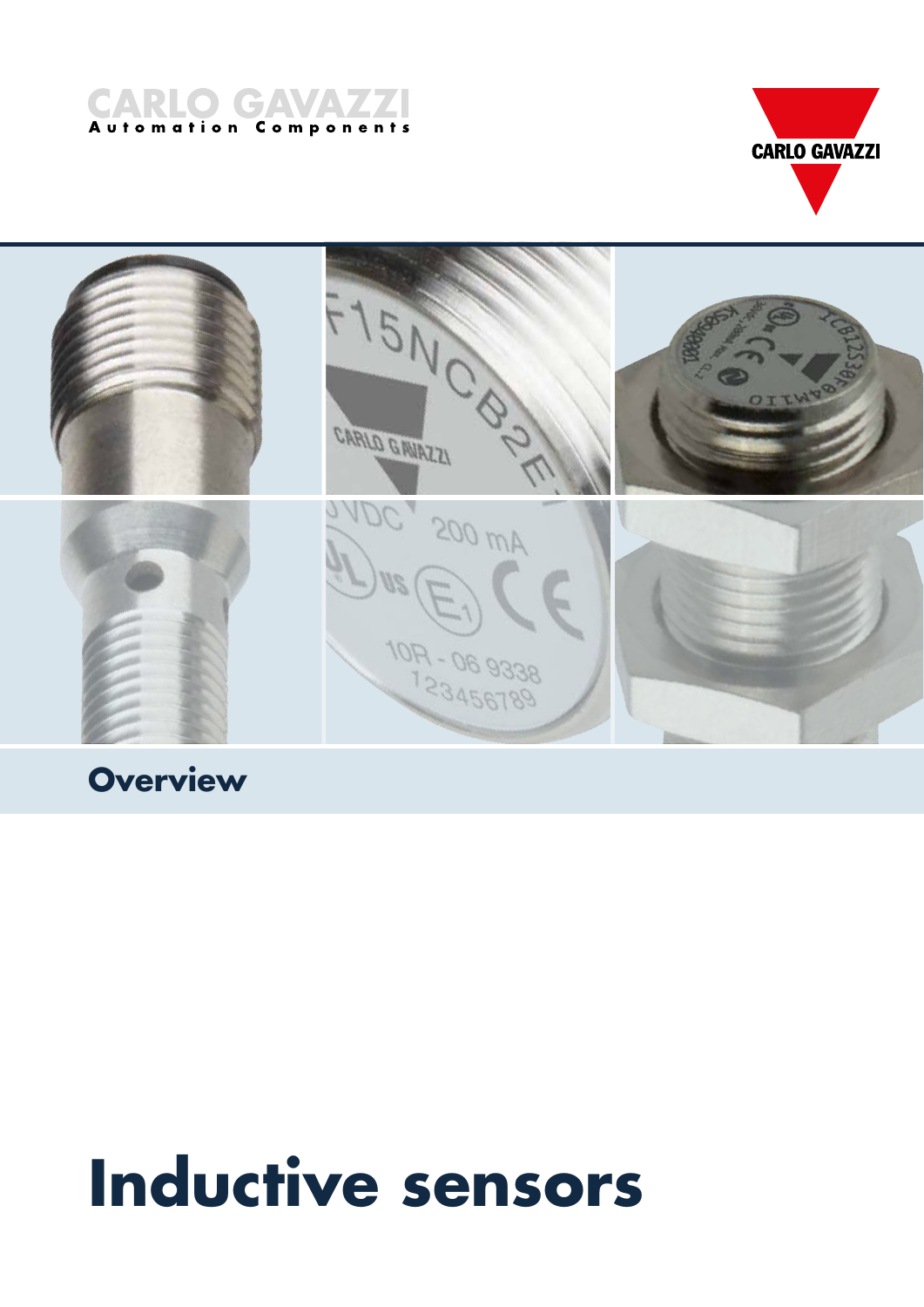# **Overview Inductive sensors**

|                             | Family            | Supply voltage<br>Ub<br>Housing<br>Operating distance [mm]<br>Mounting<br>size |                              |                                                 |             |                                                                                                                        |                                                                                                                   |                              |                              | <b>Operating temperature</b>                                                                                            |                                                 |                                 | <b>Special features</b><br>Hz |                                                 |                 |                                                    |                           |                                      |                         |                                                 |                                             |                         |   |                              |                                                    |                         |                              |                                                    |
|-----------------------------|-------------------|--------------------------------------------------------------------------------|------------------------------|-------------------------------------------------|-------------|------------------------------------------------------------------------------------------------------------------------|-------------------------------------------------------------------------------------------------------------------|------------------------------|------------------------------|-------------------------------------------------------------------------------------------------------------------------|-------------------------------------------------|---------------------------------|-------------------------------|-------------------------------------------------|-----------------|----------------------------------------------------|---------------------------|--------------------------------------|-------------------------|-------------------------------------------------|---------------------------------------------|-------------------------|---|------------------------------|----------------------------------------------------|-------------------------|------------------------------|----------------------------------------------------|
|                             |                   |                                                                                | Flush                        | Non-flush                                       | Quasi-flush | Sensing range Sn [mm]<br>Ix 2x 3x                                                                                      | 20 to 250 VAC/VDC<br>20 to 265 VAC<br>10 to 36 VDC<br>10 to 30 VDC<br>10 to 60 VDC<br>10 to 40 VDC<br>8 to 60 VDC |                              | 7 to 9 VDC                   | $-40$ to $+80^{\circ}$ C<br>$-20$ to $60^{\circ}$ C<br>-40 to 70°C<br>-25 to 70 $^{\circ}$ C<br>$-25$ to $80^{\circ}$ C |                                                 | $-40$ to $+85^{\circ}$ C        | Op. frequency                 | $Smart - 10 - Link$                             | Triple distance | Washdown                                           | <b>ECOLAB</b>             | Visual adj. indicator                | El rated                | Class I Div. $2^8$                              |                                             |                         |   |                              |                                                    |                         |                              |                                                    |
| Mobile equipment            | ICS12 E1          | $\frac{M12}{M12}$                                                              | $\overline{\mathbf{v}}$      | v                                               |             | 4 <sub>mm</sub><br>$\frac{8}{8}$ mm                                                                                    | $\overline{\mathbf{v}}$<br>$\blacktriangledown$                                                                   |                              |                              |                                                                                                                         |                                                 |                                 |                               |                                                 |                 |                                                    |                           |                                      |                         | $\overline{\mathbf{v}}$<br>$\blacktriangledown$ | .300                                        |                         |   | $\overline{\textbf{v}}$<br>V |                                                    |                         | $\overline{\mathbf{v}}$<br>V |                                                    |
| <b>HARSH DUTY</b>           | ICS18 E1          | M18<br>M18                                                                     | $\blacktriangledown$         | ▼                                               |             | $14 \text{ mm}$                                                                                                        | $\blacktriangledown$<br>$\overline{\mathbf{v}}$                                                                   |                              |                              |                                                                                                                         |                                                 |                                 |                               |                                                 |                 |                                                    |                           |                                      |                         | $\blacktriangledown$<br>$\overline{\mathbf{v}}$ | $\frac{300}{900}$                           |                         |   | ▼<br>$\overline{\mathbf{v}}$ |                                                    |                         | ▼<br>$\overline{\textbf{v}}$ |                                                    |
|                             | ICS30 E1          | M30                                                                            | $\blacktriangledown$         |                                                 |             | $15 \text{ mm}$                                                                                                        | $\overline{\textbf{v}}$                                                                                           |                              |                              |                                                                                                                         |                                                 |                                 |                               |                                                 |                 |                                                    |                           |                                      |                         | $\blacktriangledown$                            | $\frac{300}{300}$                           |                         |   | ▼                            |                                                    |                         | $\overline{\textbf{v}}$      |                                                    |
|                             |                   | M30<br>M12                                                                     | V                            | ▼                                               |             | $22 \text{ mm}$<br>2 <sub>mm</sub>                                                                                     | $\overline{\mathbf{v}}$                                                                                           | ▼                            |                              |                                                                                                                         |                                                 |                                 |                               |                                                 |                 |                                                    |                           |                                      | ▼                       | $\overline{\mathbf{v}}$                         |                                             |                         |   | ▼<br>$\overline{\mathbf{v}}$ | $\blacktriangledown$                               |                         | ▼                            | ▼                                                  |
|                             | ICS12 FB          | M12                                                                            | $\blacktriangledown$         |                                                 |             | 4 mm                                                                                                                   |                                                                                                                   | v                            |                              |                                                                                                                         |                                                 |                                 |                               |                                                 |                 |                                                    |                           |                                      | V                       |                                                 | $\frac{2.000}{2.000}$                       |                         |   | ▼                            | $\overline{\mathbf{v}}$                            |                         |                              | $\overline{\textbf{v}}$                            |
|                             |                   | M12<br>M12                                                                     |                              | $\blacktriangledown$<br>$\overline{\mathbf{v}}$ |             | 4 mm<br>$8 \text{ mm}$                                                                                                 |                                                                                                                   | $\overline{\mathbf{v}}$<br>▼ |                              |                                                                                                                         |                                                 |                                 |                               |                                                 |                 |                                                    |                           |                                      | ▼<br>▼                  |                                                 | 2.000<br>2.000                              |                         |   | ▼<br>▼                       | $\blacktriangledown$<br>$\overline{\mathbf{v}}$    |                         |                              | $\blacktriangledown$<br>▼                          |
| WASHDOWN<br>Food & beverage |                   | M18                                                                            | V<br>$\overline{\textbf{v}}$ |                                                 |             | $5 \text{ mm}$                                                                                                         |                                                                                                                   | ▼                            |                              |                                                                                                                         |                                                 |                                 |                               |                                                 |                 |                                                    |                           |                                      | V                       |                                                 | 1.500                                       |                         |   | ▼                            | $\blacktriangledown$                               |                         |                              | ▼                                                  |
|                             | ICS18 FB          | M18<br>M18                                                                     |                              | ▼                                               |             | 8 <sub>mm</sub><br>8 <sub>mm</sub>                                                                                     |                                                                                                                   | ▼<br>▼                       |                              |                                                                                                                         |                                                 |                                 |                               |                                                 |                 |                                                    |                           |                                      | ▼<br>V                  |                                                 | 1.500                                       |                         |   | ▼<br>▼                       | $\blacktriangledown$<br>$\blacktriangledown$       |                         |                              | $\overline{\textbf{v}}$<br>$\overline{\textbf{v}}$ |
|                             |                   | M18                                                                            |                              | $\blacktriangledown$                            |             | $12 \text{ mm}$                                                                                                        |                                                                                                                   | v<br>V                       |                              |                                                                                                                         |                                                 |                                 |                               |                                                 |                 |                                                    |                           |                                      | $\overline{\mathbf{v}}$ |                                                 |                                             |                         |   | ▼                            | $\blacktriangledown$                               |                         |                              | $\overline{\textbf{v}}$                            |
|                             | ICS30 FB          | M30<br>M30                                                                     | ▼<br>$\overline{\mathbf{v}}$ |                                                 |             | $10 \text{ mm}$<br>$15 \text{ mm}$                                                                                     |                                                                                                                   | ▼                            |                              |                                                                                                                         |                                                 |                                 |                               |                                                 |                 |                                                    |                           |                                      |                         | v<br>$\overline{\mathbf{v}}$                    | $\frac{1.500}{1.500}$ $\frac{1.500}{1.000}$ |                         |   | ▼<br>▼                       | $\blacktriangledown$<br>$\overline{\mathbf{v}}$    |                         |                              | $\blacktriangledown$<br>$\overline{\textbf{v}}$    |
|                             |                   | <b>M30</b><br>M30                                                              |                              | ▼<br>$\overline{\textbf{v}}$                    |             | $15 \text{ mm}$<br>$22 \text{ mm}$                                                                                     |                                                                                                                   | ▼<br>▼                       |                              |                                                                                                                         |                                                 |                                 |                               |                                                 |                 |                                                    |                           |                                      |                         | ▼                                               | 1.000<br>$\blacktriangledown$ 1.000         |                         |   | ▼<br>▼                       | $\overline{\mathbf{v}}$<br>$\overline{\textbf{v}}$ |                         |                              | ▼<br>$\overline{\textbf{v}}$                       |
|                             |                   | M12                                                                            | $\blacktriangledown$         |                                                 |             | $2 \, \text{mm}$                                                                                                       |                                                                                                                   | ▼                            |                              |                                                                                                                         |                                                 |                                 |                               |                                                 |                 | ▼                                                  |                           |                                      |                         |                                                 | 2.000                                       |                         |   |                              |                                                    |                         |                              | $\blacktriangledown$                               |
|                             |                   | M12<br>M12                                                                     | $\overline{\mathbf{v}}$      |                                                 | ▼           | $\frac{4}{4}$ mm<br>6 <sub>mm</sub>                                                                                    |                                                                                                                   | ▼<br>▼                       |                              |                                                                                                                         |                                                 |                                 |                               |                                                 |                 | ▼<br>▼                                             | $\nabla^5$ $\nabla^6$     |                                      |                         |                                                 | $\frac{2.000}{2.000}$                       | $\blacktriangledown$    | ▼ |                              |                                                    | ▼                       |                              | ▼<br>$\overline{\textbf{v}}$                       |
|                             | ICB12             | M12                                                                            |                              | $\blacktriangledown$                            |             | 4 mm                                                                                                                   |                                                                                                                   | Y                            |                              |                                                                                                                         |                                                 |                                 |                               |                                                 |                 | ▼                                                  |                           |                                      |                         |                                                 | 2.000                                       |                         |   |                              |                                                    |                         |                              | $\blacktriangledown$                               |
|                             |                   | M12<br>M12                                                                     |                              | $\blacktriangledown$<br>$\blacktriangledown$    |             | $8 \text{ mm}$<br>$\blacksquare$ 10 mm                                                                                 |                                                                                                                   | ▼<br>$\overline{\mathbf{v}}$ |                              |                                                                                                                         |                                                 |                                 |                               |                                                 |                 | ▼<br>▼                                             | $\Psi^5$                  | $\mathbf{v}^t$                       |                         |                                                 | 2.000<br>2.000                              | $\blacktriangledown$    | ▼ |                              |                                                    | ▼                       |                              | $\overline{\textbf{v}}$<br>$\overline{\textbf{v}}$ |
|                             |                   | M18                                                                            | $\blacktriangledown$         |                                                 |             | 5 <sub>mm</sub>                                                                                                        |                                                                                                                   | ▼                            |                              |                                                                                                                         |                                                 |                                 |                               |                                                 |                 | ▼                                                  |                           |                                      |                         |                                                 | <u>1.500<br/>1.500</u><br>1.500<br>1.500    |                         |   |                              |                                                    |                         |                              | $\blacktriangledown$                               |
|                             |                   | M18<br>M18                                                                     | ▼                            |                                                 | ▼           | 8 <sub>mm</sub><br>$12 \text{ mm}$                                                                                     |                                                                                                                   | ▼<br>▼                       |                              |                                                                                                                         |                                                 |                                 |                               |                                                 |                 | ▼<br>$\overline{\mathbf{v}}$                       |                           | $\blacktriangledown$ 6               |                         |                                                 |                                             | $\blacktriangledown$    | ▼ |                              |                                                    | $\overline{\mathbf{v}}$ |                              | $\blacktriangledown$<br>$\overline{\textbf{v}}$    |
|                             | ICB18             | M18                                                                            |                              | v                                               |             | 8 <sub>mm</sub>                                                                                                        |                                                                                                                   | ▼                            |                              |                                                                                                                         |                                                 |                                 |                               |                                                 |                 | v                                                  |                           |                                      |                         |                                                 |                                             |                         |   |                              |                                                    |                         |                              | $\blacktriangledown$                               |
| <b>GENERAL PURPOSE</b>      |                   | M18<br>M18                                                                     |                              | $\blacktriangledown$<br>$\overline{\mathbf{v}}$ |             | 14 mm<br>$20 \text{ mm}$                                                                                               |                                                                                                                   | ▼<br>▼                       |                              |                                                                                                                         |                                                 |                                 |                               |                                                 |                 | ▼<br>▼                                             |                           | $\Psi$                               |                         |                                                 | $\frac{1.500}{1.500}$                       | $\blacktriangledown$    | ▼ |                              |                                                    | ▼                       |                              | $\overline{\textbf{v}}$<br>$\overline{\textbf{v}}$ |
|                             |                   | M30                                                                            | $\blacktriangledown$         |                                                 |             | $10 \text{ mm}$                                                                                                        |                                                                                                                   | ▼                            |                              |                                                                                                                         |                                                 |                                 |                               |                                                 |                 | V                                                  |                           | $\mathbf{v}$                         |                         |                                                 | 1.000                                       |                         |   |                              |                                                    |                         |                              | $\overline{\textbf{v}}$                            |
|                             |                   | M30<br>M30                                                                     | ▼                            |                                                 | ▼           | $15 \text{ mm}$<br>$22$ mm                                                                                             |                                                                                                                   | ▼<br>▼                       |                              |                                                                                                                         |                                                 |                                 |                               |                                                 |                 | ▼<br>$\overline{\mathbf{v}}$                       |                           | $\Psi$ <sup>61</sup>                 |                         |                                                 | 1.000<br>100                                | $\blacktriangledown$    | V |                              |                                                    | ▼                       |                              | $\overline{\textbf{v}}$<br>$\overline{\textbf{v}}$ |
|                             | ICB30             | M30                                                                            |                              | $\blacktriangledown$<br>$\blacktriangledown$    |             | $15 \text{ mm}$                                                                                                        |                                                                                                                   | Y<br>$\overline{\mathbf{v}}$ |                              |                                                                                                                         |                                                 |                                 |                               |                                                 |                 | ▼<br>▼                                             |                           | $\mathbf{v}$<br>$\Psi$ <sup>67</sup> |                         |                                                 | 1.000                                       |                         |   |                              |                                                    |                         |                              | $\overline{\textbf{v}}$<br>$\overline{\mathbf{v}}$ |
|                             |                   | M30<br>M30                                                                     |                              | $\blacktriangledown$                            |             | $20$ mm<br>$ 40 $ mm                                                                                                   |                                                                                                                   | ▼                            |                              |                                                                                                                         |                                                 |                                 |                               |                                                 |                 | $\overline{\textbf{v}}$                            |                           |                                      |                         |                                                 | 1.000<br>$\overline{100}$                   | $\blacktriangledown$    | ▼ |                              |                                                    | $\overline{\textbf{v}}$ |                              | ▼                                                  |
|                             | IBS04             | 04<br>$\overline{04}$                                                          | ▼<br>$\overline{\mathbf{v}}$ |                                                 |             | $0.8$ mm<br>$1.3 \text{ mm}$                                                                                           |                                                                                                                   |                              | ▼<br>$\overline{\mathbf{v}}$ |                                                                                                                         |                                                 |                                 |                               |                                                 |                 | ▼<br>V                                             |                           |                                      |                         |                                                 | 6.000                                       | $\blacktriangledown$    |   |                              |                                                    |                         |                              |                                                    |
|                             | ICS05             | M5                                                                             | ▼                            |                                                 |             | 0.8 <sub>mm</sub>                                                                                                      |                                                                                                                   |                              | V                            |                                                                                                                         |                                                 |                                 |                               |                                                 |                 | ▼                                                  |                           |                                      |                         |                                                 | $\frac{4.500}{6.000}$                       |                         |   |                              |                                                    |                         |                              |                                                    |
|                             | IBS06             | M <sub>5</sub><br>06.5                                                         | ▼<br>$\overline{\textbf{v}}$ |                                                 |             | $1.3 \text{ mm}$<br>2 <sub>mm</sub>                                                                                    |                                                                                                                   | ▼                            | ▼                            |                                                                                                                         |                                                 |                                 |                               |                                                 |                 | $\overline{\mathbf{v}}$                            | ▼                         |                                      |                         |                                                 | 4.500<br>2.000                              | $\overline{\mathbf{v}}$ |   |                              |                                                    |                         |                              |                                                    |
|                             |                   | M8                                                                             | ▼                            |                                                 |             | 1 <sub>mm</sub>                                                                                                        |                                                                                                                   | ▼                            |                              |                                                                                                                         |                                                 |                                 |                               |                                                 |                 |                                                    | ▼                         |                                      |                         |                                                 | 2.000                                       |                         |   |                              |                                                    |                         |                              |                                                    |
| <b>DURABLE</b>              | ICS08             | $\frac{M}{M}$                                                                  | ▼                            | V                                               |             | 2 <sub>mm</sub><br>2 <sub>mm</sub>                                                                                     |                                                                                                                   | ▼<br>V                       |                              |                                                                                                                         |                                                 |                                 |                               |                                                 |                 |                                                    | ▼<br>$\blacktriangledown$ |                                      |                         |                                                 | $\frac{2.000}{2.000}$                       | $\blacktriangledown$    |   |                              |                                                    |                         |                              |                                                    |
|                             |                   | M8                                                                             |                              | $\blacktriangledown$                            |             | 4 mm                                                                                                                   |                                                                                                                   | ▼                            |                              |                                                                                                                         |                                                 |                                 |                               |                                                 |                 |                                                    | ▼                         |                                      |                         |                                                 | 2.000                                       | $\blacktriangledown$    |   |                              |                                                    |                         |                              |                                                    |
|                             | <b>EI12</b>       | M12<br>M12                                                                     | ▼                            | $\overline{\mathbf{v}}$                         |             | 2 mm                                                                                                                   |                                                                                                                   |                              |                              | $\blacktriangledown$<br>$\blacktriangledown$                                                                            |                                                 | $\Psi^2$<br>$\Psi^2$            |                               |                                                 |                 | ▼<br>$\overline{\mathbf{v}}$                       |                           |                                      |                         |                                                 | 8004<br>500 <sup>4</sup>                    |                         |   |                              |                                                    |                         |                              |                                                    |
|                             | EI18              | M <sub>18</sub>                                                                | v                            |                                                 |             | $\frac{4 \text{ mm}}{5 \text{ mm}}$                                                                                    |                                                                                                                   |                              |                              | $\blacktriangledown$ 1                                                                                                  |                                                 | $\mathbf{V}^2$                  |                               |                                                 |                 | ▼                                                  |                           |                                      |                         |                                                 | 500 <sup>4</sup>                            |                         |   |                              |                                                    |                         |                              |                                                    |
|                             |                   | M18<br>M30                                                                     | $\overline{\mathbf{v}}$      | ▼                                               |             | $8 \text{ mm}$<br>$10 \text{ mm}$                                                                                      |                                                                                                                   |                              |                              | $\blacktriangledown$ 1<br>$\blacktriangledown$                                                                          |                                                 | $\Psi^2$<br>$\Psi$ <sup>2</sup> |                               |                                                 |                 | ▼<br>▼                                             |                           |                                      |                         |                                                 | $\frac{400^4}{300^4}$                       |                         |   |                              |                                                    |                         |                              |                                                    |
|                             | EI30              | M30                                                                            |                              | ▼                                               |             | $15 \text{ mm}$                                                                                                        |                                                                                                                   |                              |                              | $\blacktriangledown$                                                                                                    |                                                 | $\Psi^2$                        |                               |                                                 |                 | ▼                                                  |                           |                                      |                         |                                                 | 100 <sup>4</sup>                            |                         |   |                              |                                                    |                         |                              |                                                    |
|                             | IA08              | M8<br>M <sub>8</sub>                                                           | ▼                            | ▼                                               |             | $2 \text{ mm}$<br>4 mm                                                                                                 |                                                                                                                   |                              |                              |                                                                                                                         | $\blacktriangledown$<br>$\overline{\mathbf{v}}$ |                                 |                               |                                                 |                 | V<br>$\overline{\mathbf{v}}$                       |                           |                                      |                         |                                                 | 2.000<br>2.000                              |                         |   |                              |                                                    |                         |                              |                                                    |
| <b>DIRECT CURRENT</b>       | IA12              | M12                                                                            | $\blacktriangledown$         | ▼                                               |             | 4 <sub>mm</sub><br>$8 \text{ mm}$                                                                                      |                                                                                                                   |                              |                              | ▼<br>▼                                                                                                                  |                                                 |                                 |                               |                                                 |                 | V<br>V                                             |                           |                                      |                         |                                                 | $\frac{1.000}{800}$                         |                         |   |                              |                                                    |                         |                              |                                                    |
|                             | <b>IA18</b>       | M12<br>M18                                                                     | ▼                            |                                                 |             | $8 \text{ mm}$                                                                                                         |                                                                                                                   |                              |                              | V                                                                                                                       |                                                 |                                 |                               |                                                 |                 | $\overline{\mathbf{v}}$                            |                           |                                      |                         |                                                 | $\frac{500}{400}$                           |                         |   |                              |                                                    |                         |                              |                                                    |
|                             |                   | <b>M18</b><br>M30                                                              | $\overline{\mathbf{v}}$      | ▼                                               |             | $\frac{14 \text{ mm}}{15 \text{ mm}}$                                                                                  |                                                                                                                   |                              |                              | ▼<br>$\blacktriangledown$                                                                                               |                                                 |                                 |                               |                                                 |                 | ▼<br>$\overline{\mathbf{v}}$                       |                           |                                      |                         |                                                 | 400                                         |                         |   |                              |                                                    |                         |                              |                                                    |
|                             | <b>IA30</b>       | M30                                                                            |                              | $\blacktriangledown$                            |             | $\sqrt{22}$ mm                                                                                                         |                                                                                                                   |                              |                              | ▼                                                                                                                       |                                                 |                                 |                               |                                                 |                 | ▼                                                  |                           |                                      |                         |                                                 | $\overline{200}$                            |                         |   |                              |                                                    |                         |                              |                                                    |
|                             | <b>EI08</b>       | M8<br>M8                                                                       | $\blacktriangledown$         | ▼                                               |             | 1 <sub>mm</sub><br>$2 \text{ mm}$                                                                                      |                                                                                                                   |                              |                              |                                                                                                                         |                                                 |                                 |                               | V<br>$\blacktriangledown$                       |                 | $\overline{\mathbf{v}}$<br>$\overline{\textbf{v}}$ |                           |                                      |                         |                                                 | 2.000<br>1.500                              |                         |   |                              |                                                    |                         |                              |                                                    |
| HAZARDOUS LOCATIONS         | IA12              | M12                                                                            | ▼                            |                                                 |             | 2 <sub>mm</sub>                                                                                                        |                                                                                                                   |                              |                              |                                                                                                                         |                                                 |                                 |                               | ▼                                               |                 | V                                                  |                           |                                      |                         |                                                 |                                             |                         |   |                              |                                                    |                         |                              |                                                    |
|                             |                   | M12<br>M18                                                                     | ▼                            | $\blacktriangledown$                            |             | 4mm<br>$5 \text{ mm}$                                                                                                  |                                                                                                                   |                              |                              |                                                                                                                         |                                                 |                                 |                               | $\blacktriangledown$<br>$\blacktriangledown$    |                 | $\overline{\mathbf{v}}$<br>V                       |                           |                                      |                         |                                                 | $\frac{1.400}{1.200}$ $\frac{500}{500}$     |                         |   |                              |                                                    |                         |                              |                                                    |
|                             | <b>IA18</b>       | M18                                                                            |                              | $\blacktriangledown$                            |             | $8 \text{ mm}$                                                                                                         |                                                                                                                   |                              |                              |                                                                                                                         |                                                 |                                 |                               | $\overline{\mathbf{v}}$                         |                 | V                                                  |                           |                                      |                         |                                                 | $\frac{1}{200}$                             |                         |   |                              |                                                    |                         |                              |                                                    |
|                             | <b>IA30</b>       | M30<br>M30                                                                     | $\overline{\mathbf{v}}$      | ▼                                               |             | $10 \text{ mm}$<br>$15 \text{ mm}$                                                                                     |                                                                                                                   |                              |                              |                                                                                                                         |                                                 |                                 |                               | $\blacktriangledown$<br>$\overline{\mathbf{v}}$ |                 | $\overline{\mathbf{v}}$<br>$\overline{\textbf{v}}$ |                           |                                      |                         |                                                 | 300<br>$\frac{1}{100}$                      |                         |   |                              |                                                    |                         |                              |                                                    |
| RECTAN-<br>GULAR            | E155              | $\frac{35x55x15}{35x55x15}$                                                    | $\blacktriangledown$         | ▼                                               |             | $\begin{array}{ c c }\n\hline\n\text{10 mm} & \text{mm} \\ \hline\n\text{11 mm} & \text{15 mm} \\ \hline\n\end{array}$ |                                                                                                                   |                              |                              | ▼<br>V                                                                                                                  |                                                 |                                 |                               |                                                 |                 | V<br>V                                             |                           |                                      |                         |                                                 | $\overline{500}$                            |                         |   |                              |                                                    |                         |                              |                                                    |
|                             | $\overline{IC40}$ |                                                                                |                              | $\overline{\textbf{v}}$                         |             | <b>THEFT 30 mm</b>                                                                                                     |                                                                                                                   |                              | $\Psi^3$                     |                                                                                                                         |                                                 |                                 | $\Psi^2$                      |                                                 |                 | ▼                                                  |                           |                                      |                         |                                                 | $\frac{250}{100^4}$                         |                         |   |                              |                                                    |                         |                              |                                                    |

CARLO GAVAZZI Automation Components. Specifications are subject to change without notice. Illustrations are for example only. 1 DC 3-wire - 2 AC 2-wire - 3 DC 4-wire - 4 25 Hz 2-wire AC version - 5 Extra-short versions - 6 M1-plug versions IO-Link - 7 M1-plug versions - 8 DC 4-wire and extra-short housing length excluded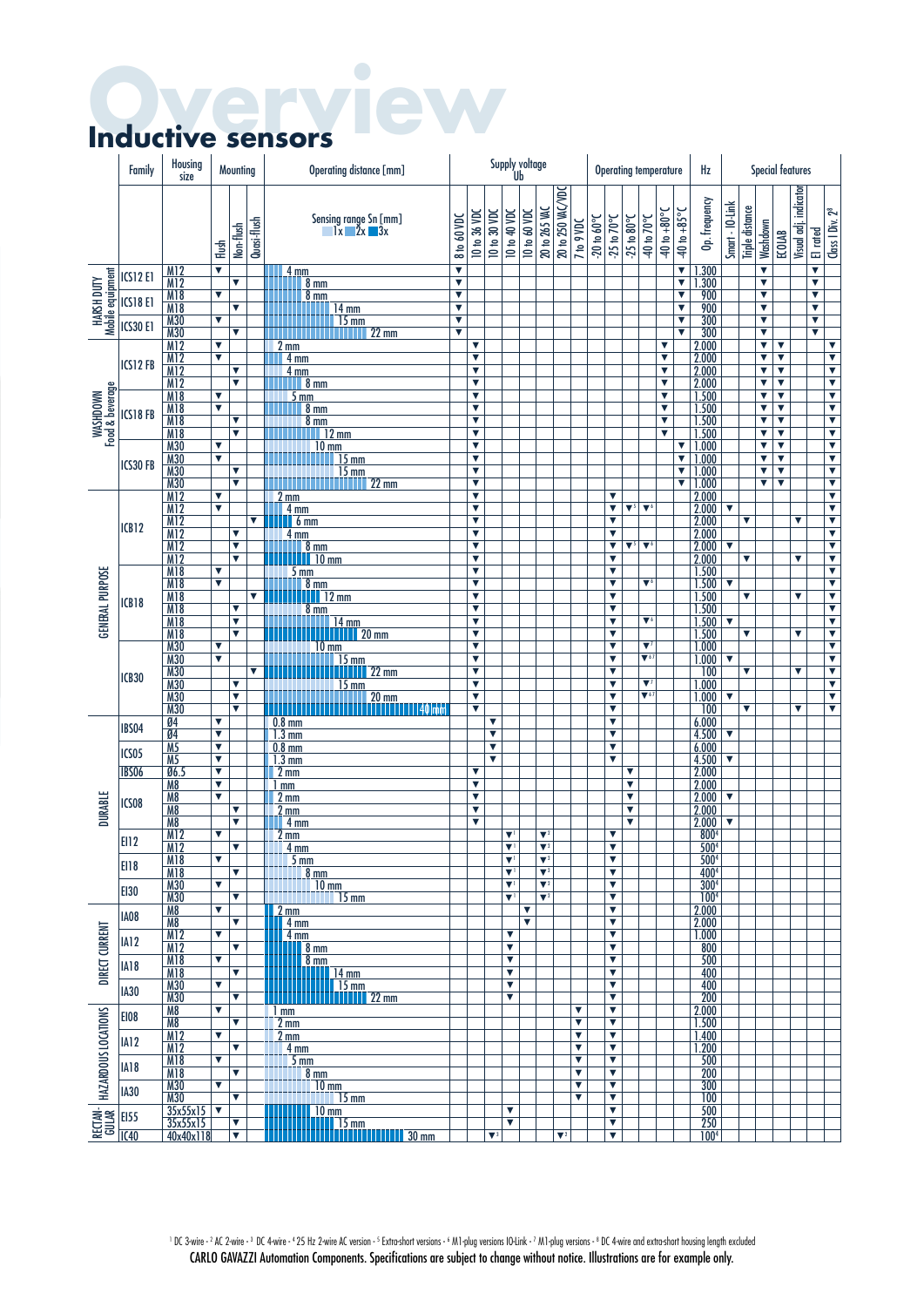

# **The right sensors for your applications**

|                                      | Family          | Housing<br>size             |                              | <b>Mounting</b>                                    |                      | Operating distance [mm]                                  |                                                    | <b>Housing</b><br>material |                         | Housing<br>length                                  |                                                    |             | Degree of<br>protection   |                                                    |        |                                              | Connection                   |                                                    |                                                 |                                                 |                | <b>Electrical wiring</b>                           |                              |                                                    |                              |                                                 |
|--------------------------------------|-----------------|-----------------------------|------------------------------|----------------------------------------------------|----------------------|----------------------------------------------------------|----------------------------------------------------|----------------------------|-------------------------|----------------------------------------------------|----------------------------------------------------|-------------|---------------------------|----------------------------------------------------|--------|----------------------------------------------|------------------------------|----------------------------------------------------|-------------------------------------------------|-------------------------------------------------|----------------|----------------------------------------------------|------------------------------|----------------------------------------------------|------------------------------|-------------------------------------------------|
|                                      |                 |                             | flush                        | Non-flush                                          | Quasi-flush          | Sensing range Sn [mm]<br>Ix 2x 3x                        | Stainless steel                                    | Nickel-plated brass        | Plastic                 | Standard                                           | Short                                              | Extra-short | Rectangular               | IP67                                               | IP68   | IP69K                                        | 2 m PVC                      | $2 m$ PUR                                          | $M12$ -plug                                     | M8-plug                                         | Screw terminal | DC3-wire                                           | DC 4-wire                    | DC 2-wire                                          | Namur                        | AC 2-wire                                       |
| HARSH DUTY<br> Mobile equipment      | ICS12 E1        | M12<br>$\frac{1}{M12}$      | $\overline{\textbf{v}}$      | ▼                                                  |                      | 4 <sub>mm</sub><br>8 <sub>mm</sub>                       | $\overline{\textbf{v}}$<br>$\overline{\mathbf{v}}$ |                            |                         | $\overline{\mathbf{v}}$<br>$\overline{\mathbf{v}}$ |                                                    |             |                           | $\overline{\mathbf{v}}$<br>$\overline{\mathbf{v}}$ | ▼<br>V | $\overline{\mathbf{v}}$<br>V                 |                              | $\overline{\mathbf{v}}$<br>$\overline{\mathbf{v}}$ | v<br>V                                          |                                                 |                | $\overline{\mathbf{v}}$<br>$\overline{\mathbf{v}}$ |                              |                                                    |                              |                                                 |
|                                      | ICS18 E1        | M18<br>M18                  | ▼                            | $\overline{\mathbf{v}}$                            |                      | $8 \text{ mm}$                                           | $\overline{\textbf{v}}$<br>v                       |                            |                         | $\blacktriangledown$<br>▼                          |                                                    |             |                           | ▼<br>▼                                             | ▼<br>▼ | $\blacktriangledown$<br>▼                    |                              | ▼<br>$\blacktriangledown$                          | ▼<br>▼                                          |                                                 |                | ▼<br>$\overline{\mathbf{v}}$                       |                              |                                                    |                              |                                                 |
|                                      | <b>ICS30 E1</b> | <b>M30</b>                  | ▼                            |                                                    |                      | $14 \text{ mm}$<br>$15 \text{ mm}$                       | $\overline{\textbf{v}}$                            |                            |                         | $\overline{\mathbf{v}}$                            |                                                    |             |                           | ▼                                                  | V      | ▼                                            |                              | $\blacktriangledown$                               | $\blacktriangledown$                            |                                                 |                | $\overline{\mathbf{v}}$                            |                              |                                                    |                              |                                                 |
|                                      |                 | M30<br>M12                  | V                            | ▼                                                  |                      | $22 \text{ mm}$<br>2 <sub>mm</sub>                       | ▼<br>$\overline{\mathbf{v}}$                       |                            |                         | ▼<br>v                                             |                                                    |             |                           | ▼<br>▼                                             | ▼<br>▼ | V<br>▼                                       |                              | ▼                                                  | ▼<br>▼                                          |                                                 |                | ▼<br>$\overline{\mathbf{v}}$                       |                              |                                                    |                              |                                                 |
|                                      | ICS12FB         | M12                         | $\overline{\textbf{v}}$      | ▼                                                  |                      | 4 mm<br>4 mm                                             | $\overline{\mathbf{v}}$<br>$\overline{\textbf{v}}$ |                            |                         | $\overline{\mathbf{v}}$<br>▼                       |                                                    |             |                           | ▼<br>▼                                             | V<br>▼ | V<br>$\overline{\mathbf{v}}$                 |                              |                                                    | ▼<br>▼                                          |                                                 |                | $\overline{\mathbf{v}}$<br>$\overline{\mathbf{v}}$ |                              |                                                    |                              |                                                 |
|                                      |                 | M12<br>M12                  |                              | $\overline{\mathbf{v}}$                            |                      | $8 \text{ mm}$                                           | ▼                                                  |                            |                         | ▼                                                  |                                                    |             |                           | ▼                                                  | ▼      | V                                            |                              |                                                    | ▼                                               |                                                 |                | ▼                                                  |                              |                                                    |                              |                                                 |
| WASHDOWN<br>Food & beverage          |                 | M18<br>M18                  | ▼<br>$\overline{\textbf{v}}$ |                                                    |                      | $5 \text{ mm}$<br>8 mm                                   | $\overline{\mathbf{v}}$<br>▼                       |                            |                         | $\blacktriangledown$<br>▼                          |                                                    |             |                           | ▼<br>▼                                             | ▼<br>▼ | ▼<br>▼                                       |                              |                                                    | ▼<br>▼                                          |                                                 |                | $\overline{\mathbf{v}}$<br>▼                       |                              |                                                    |                              |                                                 |
|                                      | ICS18FB         | M18                         |                              | $\blacktriangledown$                               |                      | $8 \text{ mm}$                                           | V                                                  |                            |                         | ▼                                                  |                                                    |             |                           | ▼                                                  | ▼      | V                                            |                              |                                                    | ▼                                               |                                                 |                | V                                                  |                              |                                                    |                              |                                                 |
|                                      |                 | M18<br>M30                  | ▼                            | $\overline{\mathbf{v}}$                            |                      | $12 \text{ mm}$<br>10 <sub>mm</sub>                      | $\overline{\mathbf{v}}$<br>V                       |                            |                         | v<br>$\blacktriangledown$                          | V                                                  |             |                           | ▼<br>▼                                             | ▼<br>V | ▼<br>V                                       |                              |                                                    | ▼<br>▼                                          |                                                 |                | $\overline{\mathbf{v}}$<br>V                       |                              |                                                    |                              |                                                 |
|                                      | ICS30 FB        | <b>M30</b>                  | $\overline{\mathbf{v}}$      |                                                    |                      | $\frac{15 \text{ mm}}{15 \text{ mm}}$                    | $\overline{\mathbf{v}}$                            |                            |                         | ▼                                                  | ▼                                                  |             |                           | ▼                                                  | ▼      | $\blacktriangledown$                         |                              |                                                    | ▼                                               |                                                 |                | ▼                                                  |                              |                                                    |                              |                                                 |
|                                      |                 | M30<br><b>M30</b>           |                              | $\overline{\mathbf{v}}$<br>$\overline{\mathbf{v}}$ |                      | $22 \text{ mm}$                                          | $\overline{\mathbf{v}}$<br>$\overline{\textbf{v}}$ |                            |                         | ▼<br>▼                                             | ▼<br>V                                             |             |                           | ▼<br>▼                                             | ▼<br>▼ | $\blacktriangledown$<br>$\blacktriangledown$ |                              |                                                    | ▼<br>▼                                          |                                                 |                | $\overline{\mathbf{v}}$<br>$\blacktriangledown$    |                              |                                                    |                              |                                                 |
|                                      |                 | M12                         | $\overline{\mathbf{v}}$      |                                                    |                      | $2 \text{ mm}$                                           |                                                    | ▼                          |                         | ▼                                                  | ▼                                                  |             |                           | ▼                                                  |        |                                              | ▼                            |                                                    | ▼                                               |                                                 |                | ▼                                                  | ▼<br>$\overline{\mathbf{v}}$ |                                                    |                              |                                                 |
|                                      |                 | M12<br>M12                  | $\overline{\mathbf{v}}$      |                                                    | $\blacktriangledown$ | $\frac{4}{4}$ mm<br>$6 \text{ mm}$                       |                                                    | ▼<br>▼                     |                         | ▼<br>▼                                             | ▼<br>V                                             | ▼           |                           | $\overline{\mathbf{v}}$<br>▼                       |        |                                              | $\overline{\mathbf{v}}$<br>▼ |                                                    | ▼<br>▼                                          |                                                 |                | $\overline{\mathbf{v}}$<br>▼                       |                              |                                                    |                              |                                                 |
|                                      | ICB12           | M12<br>M12                  |                              | $\overline{\mathbf{v}}$<br>$\overline{\mathbf{v}}$ |                      | 4 mm                                                     |                                                    | ▼<br>▼                     |                         | ▼<br>▼                                             | ▼<br>▼                                             | ▼           |                           | $\overline{\mathbf{v}}$<br>$\overline{\mathbf{v}}$ |        |                                              | ▼<br>▼                       |                                                    | ▼<br>▼                                          |                                                 |                | $\blacktriangledown$<br>▼                          | ▼<br>▼                       |                                                    |                              |                                                 |
|                                      |                 | M12                         |                              | $\overline{\mathbf{v}}$                            |                      | $\frac{8}{2}$ mm<br>$10 \text{ mm}$                      |                                                    | ▼                          |                         | ▼                                                  | ▼                                                  |             |                           | ▼                                                  |        |                                              | ▼                            |                                                    | ▼                                               |                                                 |                | ▼                                                  |                              |                                                    |                              |                                                 |
|                                      |                 | M18<br>M18                  | V<br>$\overline{\textbf{v}}$ |                                                    |                      | $\frac{5 \text{ mm}}{8 \text{ mm}}$                      |                                                    | ▼<br>▼                     |                         | $\blacktriangledown$<br>▼                          | V<br>V                                             |             |                           | ▼<br>▼                                             |        |                                              | ▼<br>▼                       |                                                    | $\blacktriangledown$<br>▼                       |                                                 |                | V<br>▼                                             | ▼<br>▼                       |                                                    |                              |                                                 |
|                                      | ICB18           | M18                         |                              |                                                    | $\blacktriangledown$ | $12 \text{ mm}$                                          |                                                    | v                          |                         | ▼                                                  | ▼                                                  |             |                           | $\overline{\mathbf{v}}$                            |        |                                              | ▼                            |                                                    | $\overline{\mathbf{v}}$                         |                                                 |                | $\overline{\mathbf{v}}$                            |                              |                                                    |                              |                                                 |
| <b>GENERAL PURPOSE</b>               |                 | M18<br>M18                  |                              | ▼<br>▼                                             |                      | 8 <sub>mm</sub><br>$14 \text{ mm}$                       |                                                    | ▼<br>▼                     |                         | $\overline{\mathbf{v}}$<br>▼                       | $\overline{\textbf{v}}$<br>▼                       |             |                           | $\overline{\mathbf{v}}$<br>▼                       |        |                                              | ▼<br>▼                       |                                                    | ▼<br>▼                                          |                                                 |                | $\blacktriangledown$<br>▼                          | ▼<br>▼                       |                                                    |                              |                                                 |
|                                      |                 | <b>M18</b>                  |                              | $\overline{\mathbf{v}}$                            |                      | $20 \text{ mm}$                                          |                                                    | ▼                          |                         | ▼                                                  | ▼                                                  |             |                           | ▼                                                  |        |                                              | ▼                            |                                                    | ▼                                               |                                                 |                | ▼                                                  |                              |                                                    |                              |                                                 |
|                                      |                 | M30<br>M30                  | $\blacktriangledown$<br>▼    |                                                    |                      | $10 \text{ mm}$<br>$15 \text{ mm}$                       |                                                    | ▼<br>▼                     |                         | $\overline{\mathbf{v}}$<br>▼                       | V<br>▼                                             |             |                           | ▼<br>▼                                             |        |                                              | ▼<br>▼                       |                                                    | ▼<br>▼                                          |                                                 |                | ▼<br>▼                                             | V<br>▼                       |                                                    |                              |                                                 |
|                                      | ICB30           | M30                         |                              |                                                    | ▼                    | $22 \text{ mm}$                                          |                                                    | ▼                          |                         | ▼                                                  | ▼                                                  |             |                           | ▼                                                  |        |                                              | ▼                            |                                                    | ▼                                               |                                                 |                | ▼                                                  |                              |                                                    |                              |                                                 |
|                                      |                 | <b>M30</b><br>M30           |                              | $\overline{\mathbf{v}}$<br>$\overline{\mathbf{v}}$ |                      | $15 \text{ mm}$<br>$20$ mm                               |                                                    | ▼<br>▼                     |                         | $\blacktriangledown$<br>▼                          | $\overline{\mathbf{v}}$<br>▼                       |             |                           | ▼<br>▼                                             |        |                                              | ▼<br>▼                       |                                                    | ▼<br>▼                                          |                                                 |                | ▼<br>▼                                             | ▼<br>▼                       |                                                    |                              |                                                 |
|                                      |                 | <b>M30</b>                  |                              | $\overline{\mathbf{v}}$                            |                      |                                                          |                                                    | ▼                          |                         | $\blacktriangledown$                               | ▼                                                  |             |                           | ▼                                                  |        |                                              | ▼                            |                                                    | ▼                                               |                                                 |                | ▼                                                  |                              |                                                    |                              |                                                 |
|                                      | IBS04           | 04<br>$\overline{04}$       | ▼<br>V                       |                                                    |                      | $0.8$ mm<br>$1.3 \text{ mm}$                             | ▼<br>V                                             |                            |                         |                                                    | ▼<br>▼                                             |             |                           | ▼<br>▼                                             |        |                                              | ▼<br>▼                       |                                                    |                                                 | ▼<br>▼                                          |                | ▼<br>▼                                             |                              |                                                    |                              |                                                 |
|                                      | ICS05           | M <sub>5</sub>              | ▼<br>$\overline{\textbf{v}}$ |                                                    |                      | 0.8 <sub>mm</sub>                                        | ▼<br>$\overline{\mathbf{v}}$                       |                            |                         |                                                    | V<br>$\overline{\mathbf{v}}$                       |             |                           | ▼<br>▼                                             |        |                                              | ▼<br>▼                       |                                                    |                                                 | V<br>$\overline{\mathbf{v}}$                    |                | V<br>$\overline{\mathbf{v}}$                       |                              |                                                    |                              |                                                 |
|                                      | IBS06           | M <sub>5</sub><br>06.5      | ▼                            |                                                    |                      | $1.3 \text{ mm}$<br>2 mm                                 | $\overline{\textbf{v}}$                            |                            |                         | ▼                                                  | V                                                  |             |                           | ▼                                                  |        |                                              | ▼                            |                                                    |                                                 | ▼                                               |                | $\blacktriangledown$                               |                              |                                                    |                              |                                                 |
|                                      |                 | M8<br>M <sub>8</sub>        | V<br>$\overline{\mathbf{v}}$ |                                                    |                      | mm<br>$2 \text{ mm}$                                     | ▼<br>$\overline{\mathbf{v}}$                       |                            |                         | ▼<br>▼                                             | V<br>$\overline{\mathbf{v}}$                       |             |                           | ▼<br>$\overline{\mathbf{v}}$                       |        |                                              | ▼<br>▼                       |                                                    | $\Psi^2$<br>$\Psi^2$                            | $\blacktriangledown$<br>$\overline{\mathbf{v}}$ |                | ▼<br>$\overline{\mathbf{v}}$                       | $\overline{\mathbf{v}}$      |                                                    |                              |                                                 |
| <b>DURABLE</b>                       | ICS08           | M <sub>8</sub>              |                              | $\blacktriangledown$                               |                      | 2 <sub>mm</sub>                                          | ▼                                                  |                            |                         | ▼                                                  | V                                                  |             |                           | ▼                                                  |        |                                              | ▼                            |                                                    | $\Psi^2$                                        | ▼                                               |                | ▼                                                  |                              |                                                    |                              |                                                 |
|                                      |                 | M8<br>M12                   | ▼                            | $\overline{\mathbf{v}}$                            |                      | 4 <sub>mm</sub><br>2 <sub>mm</sub>                       | $\overline{\mathbf{v}}$<br>$\overline{\mathbf{v}}$ |                            |                         | $\overline{\mathbf{v}}$<br>▼                       | V<br>$\blacktriangledown$ 1                        |             |                           | $\overline{\mathbf{v}}$<br>▼                       |        |                                              | ▼<br>▼                       |                                                    | $\Psi^2$<br>▼                                   | $\overline{\mathbf{v}}$                         |                | $\blacktriangledown$<br>$\overline{\mathbf{v}}$    | ▼                            |                                                    |                              | ▼                                               |
|                                      | <b>EI12</b>     | M12                         |                              | ▼                                                  |                      | $\overline{4}$ mm                                        | $\overline{\textbf{v}}$                            |                            |                         | ▼                                                  | $\blacktriangledown$ 1                             |             |                           | $\overline{\mathbf{v}}$                            |        |                                              | V                            |                                                    | $\overline{\textbf{v}}$                         |                                                 |                | $\overline{\mathbf{v}}$                            |                              |                                                    |                              | $\overline{\textbf{v}}$                         |
|                                      | EI18            | M18<br>M18                  | $\blacktriangledown$         | $\blacktriangledown$                               |                      | $5 \, \mathrm{mm}$<br>8 <sub>mm</sub>                    | $\overline{\textbf{v}}$<br>$\overline{\mathbf{v}}$ |                            |                         | $\blacktriangledown$<br>$\blacktriangledown$       | $\overline{\mathbf{v}}$<br>$\blacktriangledown$    |             |                           | $\blacktriangledown$<br>▼                          |        |                                              | $\blacktriangledown$<br>▼    |                                                    | $\overline{\textbf{v}}$<br>▼                    |                                                 |                | $\blacktriangledown$<br>$\blacktriangledown$       |                              |                                                    |                              | $\overline{\mathbf{v}}$<br>$\blacktriangledown$ |
|                                      | E130            | M30                         | $\overline{\mathbf{v}}$      |                                                    |                      | $\blacksquare$ 10 mm                                     | $\overline{\textbf{v}}$                            |                            |                         | $\overline{\mathbf{v}}$                            | $\overline{\textbf{v}}$                            |             |                           | $\blacktriangledown$                               |        |                                              | ▼                            |                                                    | ▼                                               |                                                 |                | ▼                                                  |                              |                                                    |                              | $\overline{\textbf{v}}$                         |
|                                      |                 | M30<br>M8                   | $\overline{\mathbf{v}}$      | $\blacktriangledown$                               |                      | $15 \text{ mm}$<br><u> Termini i p</u><br>$2 \text{ mm}$ | $\blacktriangledown$<br>▼                          |                            |                         | $\blacktriangledown$                               | $\blacktriangledown$<br>$\overline{\mathbf{v}}$    |             |                           | $\blacktriangledown$<br>▼                          |        |                                              | $\blacktriangledown$<br>V    |                                                    | ▼                                               |                                                 |                | $\blacktriangledown$                               |                              | ▼                                                  |                              | $\blacktriangledown$                            |
|                                      | IA08            | M8                          | $\blacktriangledown$         | $\blacktriangledown$                               |                      | $4 \text{ mm}$                                           | ▼                                                  |                            |                         |                                                    | ▼<br>$\overline{\textbf{v}}$                       |             |                           | ▼<br>$\overline{\mathbf{v}}$                       |        |                                              | V                            |                                                    |                                                 |                                                 |                |                                                    |                              | $\overline{\mathbf{v}}$<br>$\overline{\textbf{v}}$ |                              |                                                 |
| <b>DIRECT CURRENT</b>                | IA12            | M12<br>M12                  |                              | V                                                  |                      | 4 mm<br><b>11 8 mm</b>                                   |                                                    | ▼<br>▼                     |                         |                                                    | ▼                                                  |             |                           | ▼                                                  |        |                                              | $\blacktriangledown$<br>V    |                                                    | ▼<br>▼                                          |                                                 |                |                                                    |                              | $\blacktriangledown$                               |                              |                                                 |
|                                      | IA18            | M18<br>M18                  | $\blacktriangledown$         | $\blacktriangledown$                               |                      | $8 \text{ mm}$                                           |                                                    | V<br>▼                     |                         |                                                    | $\blacktriangledown$<br>▼                          |             |                           | $\overline{\mathbf{v}}$<br>$\blacktriangledown$    |        |                                              | V<br>$\overline{\mathbf{v}}$ |                                                    | V<br>$\overline{\mathbf{v}}$                    |                                                 |                |                                                    |                              | $\blacktriangledown$<br>▼                          |                              |                                                 |
|                                      | IA30            | M30                         | $\overline{\mathbf{v}}$      |                                                    |                      | $\frac{14 \text{ mm}}{15 \text{ mm}}$                    |                                                    | ▼                          |                         |                                                    | $\overline{\mathbf{v}}$                            |             |                           | ▼                                                  |        |                                              | ▼                            |                                                    | V                                               |                                                 |                |                                                    |                              | $\blacktriangledown$                               |                              |                                                 |
|                                      |                 | M30<br>M8                   | $\overline{\mathbf{v}}$      | $\blacktriangledown$                               |                      | $\frac{1}{22}$ mm<br>$1 \text{ mm}$                      | $\overline{\mathbf{v}}$                            | $\overline{\mathbf{v}}$    |                         |                                                    | $\overline{\textbf{v}}$<br>$\overline{\mathbf{v}}$ |             |                           | $\overline{\mathbf{v}}$<br>$\blacktriangledown$    |        |                                              | V<br>V                       |                                                    | ▼                                               |                                                 |                |                                                    |                              | $\overline{\mathbf{v}}$                            | ▼                            |                                                 |
| RECTAN- HAZARDOUS LOCATIONS<br>GULAR | <b>EI08</b>     | M8                          |                              | ▼                                                  |                      | 2 <sub>mm</sub>                                          | V                                                  |                            |                         |                                                    | $\overline{\textbf{v}}$                            |             |                           | $\overline{\mathbf{v}}$                            |        |                                              | ▼                            |                                                    |                                                 |                                                 |                |                                                    |                              |                                                    | ▼                            |                                                 |
|                                      | IA12            | M12<br>M12                  | $\blacktriangledown$         | $\blacktriangledown$                               |                      | 2 <sub>mm</sub><br>$4 \text{ mm}$                        | V<br>$\overline{\textbf{v}}$                       |                            |                         | $\blacktriangledown$<br>$\overline{\mathbf{v}}$    | V<br>$\overline{\textbf{v}}$                       |             |                           | ▼<br>$\blacktriangledown$                          |        |                                              | V<br>$\overline{\mathbf{v}}$ |                                                    | ▼<br>$\overline{\textbf{v}}$                    |                                                 |                |                                                    |                              |                                                    | V<br>$\overline{\textbf{v}}$ |                                                 |
|                                      | IA18            | M18                         | $\blacktriangledown$         |                                                    |                      | $5 \text{ mm}$                                           | V                                                  |                            |                         | $\blacktriangledown$                               | $\blacktriangledown$                               |             |                           | $\overline{\mathbf{v}}$                            |        |                                              | V                            |                                                    | ▼                                               |                                                 |                |                                                    |                              |                                                    | ▼                            |                                                 |
|                                      |                 | M18<br>M30                  | $\overline{\mathbf{v}}$      | ▼                                                  |                      | 8 <sub>mm</sub><br>$10 \text{ mm}$                       | $\overline{\mathbf{v}}$<br>$\overline{\mathbf{v}}$ |                            |                         | $\blacktriangledown$<br>$\overline{\mathbf{v}}$    | $\blacktriangledown$<br>$\overline{\mathbf{v}}$    |             |                           | $\overline{\mathbf{v}}$<br>▼                       |        |                                              | V<br>▼                       |                                                    | $\blacktriangledown$<br>$\overline{\mathbf{v}}$ |                                                 |                |                                                    |                              |                                                    | V<br>V                       |                                                 |
|                                      | <b>IA30</b>     | <b>M30</b>                  |                              | $\blacktriangledown$                               |                      | $\blacksquare$ 15 mm                                     | $\overline{\textbf{v}}$                            |                            |                         | $\blacktriangledown$                               | $\overline{\mathbf{v}}$                            |             |                           | $\overline{\mathbf{v}}$                            |        |                                              | V                            |                                                    | $\blacktriangledown$                            |                                                 |                |                                                    |                              |                                                    | $\overline{\textbf{v}}$      |                                                 |
|                                      | E155            | $\frac{35x55x15}{35x55x15}$ | $\overline{\mathbf{v}}$      | $\blacktriangledown$                               |                      | 10 mm<br>11 15 mm                                        |                                                    |                            | ▼<br>▼                  |                                                    |                                                    |             | ▼<br>$\blacktriangledown$ | $\blacktriangledown$<br>$\blacktriangledown$       |        |                                              | ▼<br>▼                       |                                                    | ▼<br>▼                                          |                                                 |                |                                                    | ▼<br>▼                       |                                                    |                              |                                                 |
|                                      | IC40            |                             |                              | $\overline{\textbf{v}}$                            |                      | <b>THEFT 30 mm</b>                                       |                                                    |                            | $\overline{\textbf{v}}$ |                                                    |                                                    |             | $\overline{\textbf{v}}$   | $\overline{\mathbf{v}}$                            |        |                                              |                              |                                                    |                                                 |                                                 | ▼              |                                                    | ▼                            |                                                    |                              | $\overline{\mathbf{v}}$                         |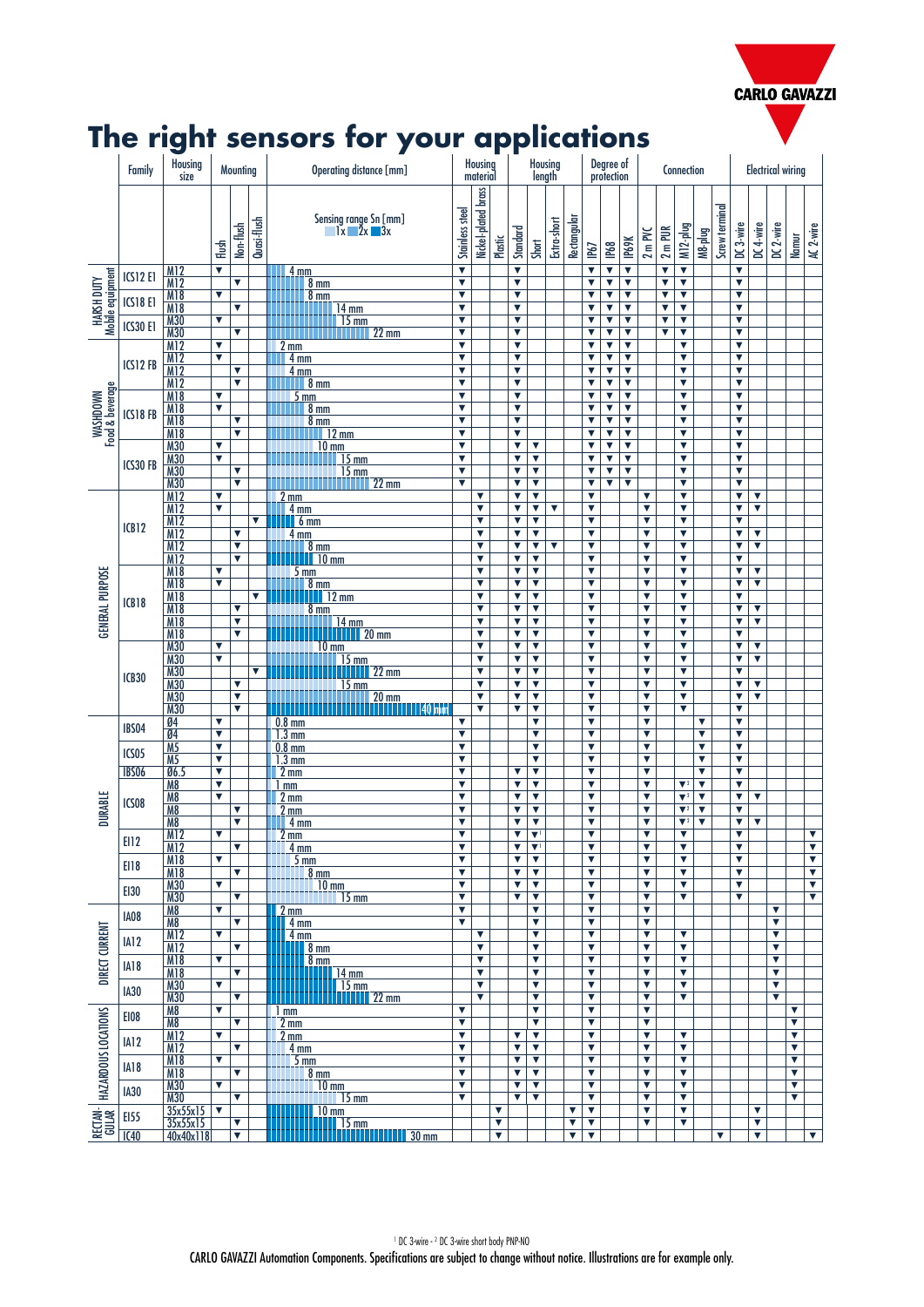# **Overview Inductive sensors**

| Family                                    | <b>ICS12E1</b>                                                                                                                                              | <b>ICS18E1</b>                                                      | <b>ICS30E1</b>                                                      |
|-------------------------------------------|-------------------------------------------------------------------------------------------------------------------------------------------------------------|---------------------------------------------------------------------|---------------------------------------------------------------------|
| SELECTION GUIDE                           | ICS12 XXX YYY AA ZZ E1                                                                                                                                      | ICS18 XXX YYY AA ZZ E1                                              | ICS30 XXX YYY AA ZZ E1                                              |
| XXX: Housing                              | L50: Standard                                                                                                                                               | L50: Standard                                                       | L50: Standard                                                       |
| YYY <sup>1</sup> : Operating distance, Sn | F04: 4 mm / $N08: 8$ mm                                                                                                                                     | F08: 8 mm / N14: 14 mm                                              | F15: 15 mm $/$ N22: 22 mm                                           |
| $\Delta\Delta$ : Output                   | NO: NPN-NO $/$ PO: PNP-NO<br>$NC: NPN-NC$ / $PC: PNP-NC$                                                                                                    | NO: NPN-NO $/$ PO: PNP-NO<br>$NC: NPN-NC$ / $PC: PNP-NC$            | NO: NPN-NO $/$ PO: PNP-NO<br>$NC: NPN-NC'/PC: PNP-NC$               |
| ZZ:<br>Connection                         | M1: $M12$ -plug / B2: 2 m PUR cable                                                                                                                         | M1: $M12$ -plug / B2: 2 m PUR cable                                 | M1: $M12$ -plug / B2: 2 m PUR cable                                 |
| Range                                     | Extended [2x]                                                                                                                                               | Extended [2x]                                                       | Extended [2x]                                                       |
| Degree of protection                      | IP67 - IP68 - IP69K                                                                                                                                         | IP67 - IP68 - IP69K                                                 | IP67 - IP68 - IP69K                                                 |
| Operating temperature                     | $-40^{\circ}$ C+85 $^{\circ}$ C (-40 $^{\circ}$ F to +185 $^{\circ}$ F)                                                                                     | $-40^{\circ}$ C+85 $^{\circ}$ C (-40 $^{\circ}$ F+185 $^{\circ}$ F) | $-40^{\circ}$ C+85 $^{\circ}$ C (-40 $^{\circ}$ F+185 $^{\circ}$ F) |
| Approvals / Certifications                | CE - cULus - E1 ECE 10R-06                                                                                                                                  | CE - cULus - E1 ECE 10R-06                                          | CE - cULus - E1 ECE 10R-06                                          |
| Main feature                              | Reliable operation in mobile equipment. Load-dump protection, high vibration and shock resistance, 8-60 VDC supply voltage, 200 V/m radiated noise immunity |                                                                     |                                                                     |

## **HARSH DUTY Mobile equipment - Stainless steel - 3-wire DC**

**WASHDOWN Food & beverage - Stainless steel - 3-wire DC**

| Family                                    | <b>ICS12-FB</b>                                                            | <b>ICS18-FB</b>                                                                 | <b>ICS30-FB</b>                                                     |
|-------------------------------------------|----------------------------------------------------------------------------|---------------------------------------------------------------------------------|---------------------------------------------------------------------|
| SELECTION GUIDE                           | ICS12 X-YYY AA ZZ-FB                                                       | ICS18 X-YYY AA ZZ-FB                                                            | ICS30 X-YYY AA ZZ-FB                                                |
| Housing<br>Х:                             | L: Standard                                                                | L: Standard                                                                     | S: Short / L: Standard                                              |
| YYY <sup>1</sup> : Operating distance, Sn | F02: $2 \text{ mm} / \text{F04}$ : $4 \text{ mm}$<br>NO4: 4 mm / NO8: 8 mm | F05: 5 mm $/$ F08: 8 mm<br><b>NO8:</b> 8 mm $/$ <b>N12:</b> 12 mm               | F10: 10 mm / F15: 15 mm<br>N15: 15 mm / N22: 22 mm                  |
| $\Delta\Delta$ : Output                   | NO: NPN-NO / PO: PNP-NO<br>$NC: NPN-NC' / PC: PNP-NC$                      | NO: $NPN-NO$ / PO: $PNP-NO$<br>NC: NPN-NC / PC: PNP-NC                          | NO: NPN-NO / PO: PNP-NO<br>NC: NPN-NC / PC: PNP-NC                  |
| $Z\mathcal{I}$ :<br>Connection            | $MI: M12$ -plug                                                            | $MI: M12$ -plug                                                                 | $MI: M12$ -plug                                                     |
| Degree of protection                      | IP67 - IP68 - IP69K                                                        | IP67 - IP68 - IP69K                                                             | IP67 - IP68 - IP69K                                                 |
| Range                                     | Standard [1x] / Extended [2x]                                              | Standard [1x] / Extended [2x]                                                   | Standard [1x] / Extended [2x]                                       |
| Operating temperature                     | $-40^{\circ}$ C+80 $^{\circ}$ C (-40 $^{\circ}$ F+176 $^{\circ}$ F)        | $-40^{\circ}$ C+80 $^{\circ}$ C (-40 $^{\circ}$ F+176 $^{\circ}$ F)             | $-40^{\circ}$ C+85 $^{\circ}$ C (-40 $^{\circ}$ F+185 $^{\circ}$ F) |
| Approvals / Certifications                | CE - cULus - ECOLAB - Class I Div. 2                                       | CE - cULus - ECOLAB - Class I Div. 2                                            | CE - cULus - ECOLAB - Class I Div. 2                                |
| Main feature                              |                                                                            | Food and beverage applications, FDA approved plastic face, microprocessor based |                                                                     |

**GENERAL PURPOSE - Nickel-plated brass - 3-wire DC**

з.

| Family                                    | ICB12S23                                                            | <b>ICB12</b>                                                                                                                         | <b>ICB18</b>                                                                                                 | <b>ICB30</b>                                                                                    |
|-------------------------------------------|---------------------------------------------------------------------|--------------------------------------------------------------------------------------------------------------------------------------|--------------------------------------------------------------------------------------------------------------|-------------------------------------------------------------------------------------------------|
| <b>SELECTION GUIDE</b>                    | ICB12 XXX YYY ZZ AA                                                 | ICB12 XXX YYY AA ZZ                                                                                                                  | ICB18 XXX YYY AA ZZ                                                                                          | ICB30 XXX YYY AA ZZ                                                                             |
| XXX: Housing                              | S23: Extra-short                                                    | S30: Short / L50: Standard                                                                                                           | S30: Short $\angle$ L50: Standard                                                                            | S30 <sup>1</sup> : Short / S35 <sup>2</sup> : Short / L50: Standard                             |
| YYY <sup>1</sup> : Operating distance, Sn | $F04:4 \, \text{mm}$<br>$N08:8$ mm                                  | F02: $2 \text{ mm} / \text{F04}$ : $4 \text{ mm}$<br>F06 <sup>3</sup> : 8 mm $/$ N04: 4 mm<br><b>N08:</b> 8 mm $/$ <b>N10:</b> 10 mm | <b>F05:</b> 5 mm $/$ <b>F08:</b> 8 mm<br>F12 <sup>3</sup> : 12 mm $/$ N08: 8 mm<br>N14: 14 mm $/$ N20: 20 mm | F10: 10 mm / F15: 15 mm<br>F22 <sup>3</sup> : 22 mm $/$ N15: 15 mm<br>N22: 22 mm $/$ N40: 40 mm |
| $\Delta\Delta$ : Output                   | NO: NPN-NO $/$ PO: PNP-NO<br>$NC: NPN-NC \neq PC: PNP-NC$           | NO: NPN-NO / PO: PNP-NO<br>$NC: NPN-NC \times PC: PNP-NC$                                                                            | NO: NPN-NO $/$ PO: PNP-NO<br>$NC: NPN-NC \times PC: PNP-NC$                                                  | NO: NPN-NO $/$ PO: PNP-NO<br>$NC: NPN-NC \times PC: PNP-NC$                                     |
| $77^{\circ}$<br>Connection                | $MI: M12$ -plug<br>$A2: 2 m$ PVC cable                              | $MI: M12$ -plug<br>Nil: 2 m PVC cable                                                                                                | $MI: M12$ -plug<br>$Nil: 2 m$ PVC cable                                                                      | $MI: M12$ -plug<br>Nil: 2 m PVC cable                                                           |
| Range                                     | Extended [2x]                                                       | Standard [1x] / Extended [2x] /<br>Increased [3x]                                                                                    | Standard [1x] / Extended [2x] /<br>Increased [3x]                                                            | Standard [1x] / Extended [2x] /<br>Increased [3x]                                               |
| Degree of protection                      | IP67                                                                | IP67                                                                                                                                 | IP67                                                                                                         | IP67                                                                                            |
| Operating temperature                     | $-25^{\circ}$ C+80 $^{\circ}$ C ( $-13^{\circ}$ F+176 $^{\circ}$ F) | $-25^{\circ}$ C+70 $^{\circ}$ C ( $-13^{\circ}$ F+158 $^{\circ}$ F)                                                                  | $-25^{\circ}$ C+70°C ( $-13^{\circ}$ F+158°F)                                                                | $-25^{\circ}$ C+70 $^{\circ}$ C ( $-13^{\circ}$ E+158 $^{\circ}$ F) <sup>4</sup>                |
| Approvals / Certifications                | CE - cULus                                                          | CE - cULus - cCSAus - Class I Div. 2                                                                                                 | CE - cULus - cCSAus - Class I Div. 2                                                                         | CE - cULus - cCSAus - Class   Div. 2                                                            |
| Main feature                              |                                                                     | Sensing range up to 40 mm with triple distance range, microprocessor based                                                           |                                                                                                              |                                                                                                 |

l Mounting type: F: Flush / N: Non-flush - <sup>2</sup> S35 Only with F22 / N40 operating distance - 3 Quasi-flush - 4-40°C (-40°F) for plug version [1x] and [2x]

CARLO GAVAZZI Automation Components. Specifications are subject to change without notice. Illustrations are for example only.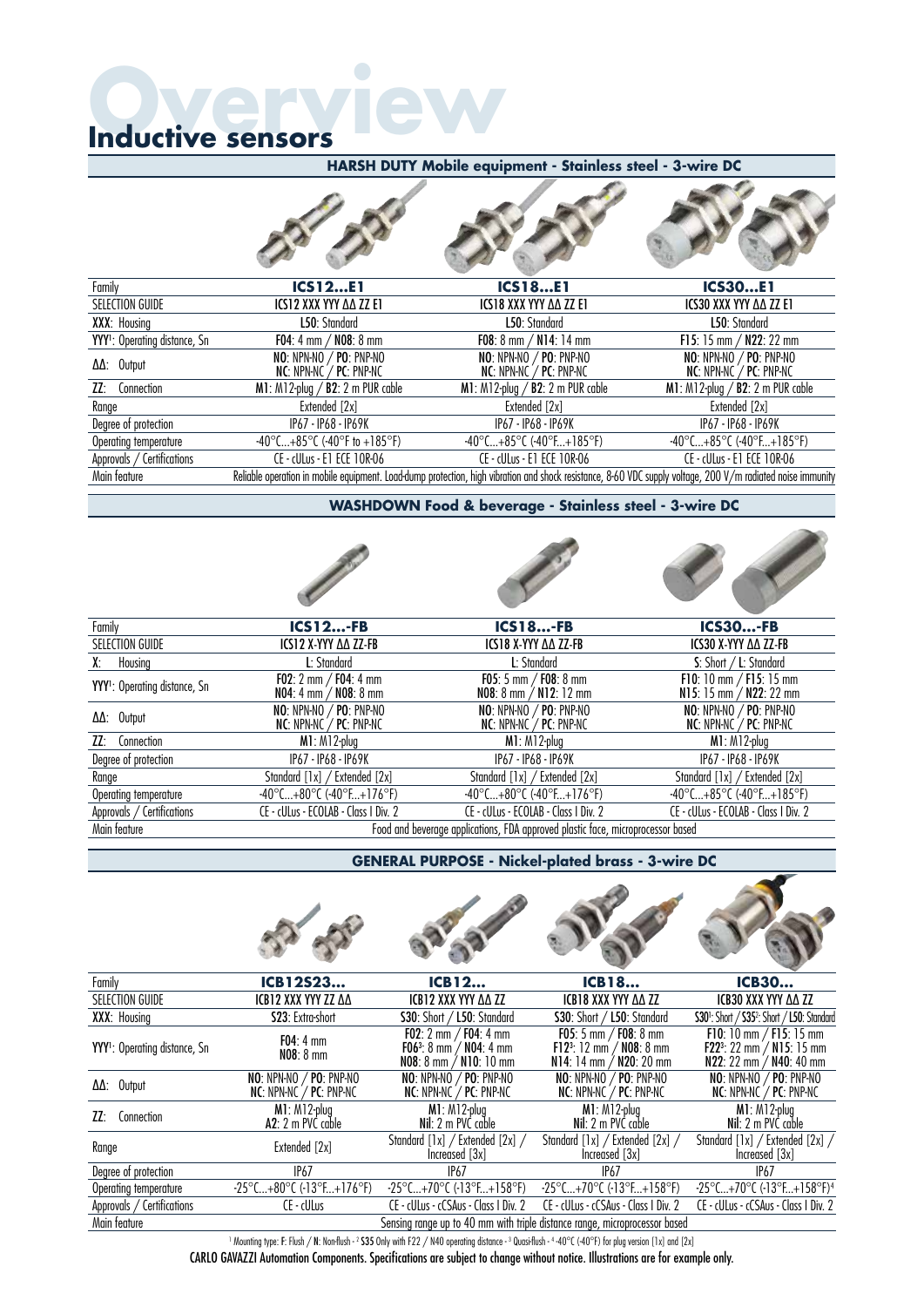# **Inductive sensors**

|                                           |                                                                     | <b>GENERAL PURPOSE - Nickel-plated brass - 4-wire DC</b>                                       |                                                    |
|-------------------------------------------|---------------------------------------------------------------------|------------------------------------------------------------------------------------------------|----------------------------------------------------|
|                                           |                                                                     |                                                                                                |                                                    |
| Family                                    | ICB12                                                               | <b>ICB18</b>                                                                                   | <b>ICB30</b>                                       |
| SELECTION GUIDE                           | ICB12 XXX YYY AA ZZ                                                 | ICB18 XXX YYY AA ZZ                                                                            | ICB30 XXX YYY AA ZZ                                |
| XXX: Housing                              | S30: Short / L50: Standard                                          | S30: Short / L50: Standard                                                                     | S30: Short / L50: Standard                         |
| YYY <sup>1</sup> : Operating distance, Sn | <b>F02:</b> 2 mm $/$ <b>F04:</b> 4 mm<br>NO4: 4 mm / NO8: 8 mm      | $F05: 5 \, \text{mm}$ / $F08: 8 \, \text{mm}$<br><b>NO8:</b> 8 mm $/$ N14: 14 mm               | F10: 10 mm / F15: 15 mm<br>N15: 15 mm / N22: 22 mm |
| $\Delta\Delta$ : Output                   | NA: NPN-NO+NC $/$ PA: PNP-NO+NC                                     | NA: NPN-NO+NC $/$ PA: PNP-NO+NC                                                                | NA: NPN-NO+NC $/$ PA: PNP-NO+NC                    |
| ZZ:<br>Connection                         | M1: M12-plug / Nil: 2 m PVC cable                                   | M1: M12-plug / Nil: 2 m PVC cable                                                              | M1: M12-plug / Nil: 2 m PVC cable                  |
| Range                                     | Standard [1x] / Extended [2x]                                       | Standard [1x] / Extended [2x]                                                                  | Standard [1x] / Extended [2x]                      |
| Degree of protection                      | <b>IP67</b>                                                         | <b>IP67</b>                                                                                    | IP67                                               |
| Operating temperature                     | $-25^{\circ}$ C+70 $^{\circ}$ C ( $-13^{\circ}$ F+158 $^{\circ}$ F) | $-25^{\circ}$ C+70 $^{\circ}$ C (-13 $^{\circ}$ F+158 $^{\circ}$ F)                            | -25°C+70°C (-13°F+158°F) <sup>2</sup>              |
| Approvals / Certifications                | CE - cULus                                                          | $CE - cULus$                                                                                   | CE - cULus                                         |
| Main feature                              |                                                                     | Sensing range up to 22 mm, antivalent (NO+NC) output for stock reduction, microprocessor based |                                                    |

### **GENERAL PURPOSE - Nickel-plated brass - IO-Link**

 $\sqrt{2}$ 

Commercial Property

**Callida** 

| Family                                    | <b>ICB12IO</b>                                                      | <b>ICB18IO</b>                                                                                                                                                                                                                                                                            | <b>ICB30IO</b>                                                      |
|-------------------------------------------|---------------------------------------------------------------------|-------------------------------------------------------------------------------------------------------------------------------------------------------------------------------------------------------------------------------------------------------------------------------------------|---------------------------------------------------------------------|
| SELECTION GUIDE                           | ICB12 XXX YYY ZZ 10                                                 | ICB18 XXX YYY ZZ IO                                                                                                                                                                                                                                                                       | ICB30 XXX YYY ZZ IO                                                 |
| XXX: Housing                              | S30: Short $\angle$ L50: Standard                                   | S30: Short $\angle$ L50: Standard                                                                                                                                                                                                                                                         | S30: Short / L50: Standard                                          |
| YYY <sup>1</sup> : Operating distance, Sn | F04: 4 mm / $N08: 8$ mm                                             | <b>F08:</b> 8 mm / N14: 14 mm                                                                                                                                                                                                                                                             | F15: 15 mm / $N22: 22$ mm                                           |
| Connection<br>ZZ:                         | M1: $M12$ -plug / A2: 2 m PVC cable                                 | M1: $M12$ -plug / A2: 2 m PVC cable                                                                                                                                                                                                                                                       | M1: $M12$ -plug / A2: 2 m PVC cable                                 |
| Range                                     | Adj. 33% / 50% / 75% / 100%                                         | Adj. 33% / 50% / 75% / 100%                                                                                                                                                                                                                                                               | Adj. 33% / 50% / 75% / 100%                                         |
| Degree of protection                      | IP67                                                                | IP67                                                                                                                                                                                                                                                                                      | IP67                                                                |
| Operating temperature - Cable             | $-25^{\circ}$ C+70 $^{\circ}$ C ( $-13^{\circ}$ F+158 $^{\circ}$ F) | $-25^{\circ}$ C+70 $^{\circ}$ C ( $-13^{\circ}$ F+158 $^{\circ}$ F)                                                                                                                                                                                                                       | $-25^{\circ}$ C+70 $^{\circ}$ C ( $-13^{\circ}$ F+158 $^{\circ}$ F) |
| Operating temperature - Plug              | $-40^{\circ}$ C+70 $^{\circ}$ C ( $-40^{\circ}$ E+158 $^{\circ}$ F) | $-40^{\circ}$ C+70 $^{\circ}$ C ( $-40^{\circ}$ E+158 $^{\circ}$ F)                                                                                                                                                                                                                       | $-40^{\circ}$ C+70 $^{\circ}$ C ( $-40^{\circ}$ E+158 $^{\circ}$ F) |
| Approvals / Certifications                | CE - cULus - IO-Link V1.1                                           | CE - cULus - IO-Link V1.1                                                                                                                                                                                                                                                                 | $CE - cULus - IO-Link VI.1$                                         |
| Main feature                              |                                                                     | Configurable smart sensors; Presence or Frequency Detection mode; Switchpoint mode: Single Point, Two Point or Window; Time delay: ON, OFF,<br>One shot; Output: NPN, PNP or Push-Pull, NO or NC; Sn: configurable; Hysteresis: standard or extended; Divider function; Temperature alarm |                                                                     |

 $\mathcal{L}$ 

### **DURABLE - Stainless steel - 3-wire DC**

| Family                                    | <b>IBS04</b>                                                        | <b>ICS05</b>                                                                                                                  | <b>IBS06</b>                                                        |
|-------------------------------------------|---------------------------------------------------------------------|-------------------------------------------------------------------------------------------------------------------------------|---------------------------------------------------------------------|
| SELECTION GUIDE                           | IBS04 X YYY ZZ AA                                                   | ICSO5 X YYY ZZ AA                                                                                                             | IBSO6 X YYY AA ZZ                                                   |
| Housing<br>Х:                             | S: Short                                                            | S23: Short                                                                                                                    | S: Short / L: Standard                                              |
| YYY <sup>1</sup> : Operating distance, Sn | F08: $0.8$ mm / F15: $1.3$ mm                                       | F08: 0.8 mm / F15: 1.3 mm                                                                                                     | $F02:2$ mm                                                          |
| Connection<br>ZZ:                         | M5: $M8$ -plug / A2: 2 m PVC cable                                  | M5: $M8$ -plug / A2: 2 m PVC cable                                                                                            | $M5$ : M8-plug / Nil: 2 m PVC cable                                 |
| $\Delta\Delta$ : Output                   | NO: NPN-NO / PO: PNP-NO<br>$NC: NPN-NC' / PC: PNP-NC$               | NO: NPN-NO / PO: PNP-NO<br>$NC: NPN-NC$ / $PC: PNP-NC$                                                                        | NO: NPN-NO / PO: PNP-NO<br>$NC: NPN-NC' / PC: PNP-NC$               |
| Range                                     | Standard [1x] / Extended [2x]                                       | Standard [1x] / Extended [2x]                                                                                                 | Extended [2x]                                                       |
| Degree of protection                      | <b>IP67</b>                                                         | <b>IP67</b>                                                                                                                   | IP67                                                                |
| Operating temperature                     | $-25^{\circ}$ C+70 $^{\circ}$ C ( $-13^{\circ}$ F+158 $^{\circ}$ F) | $-25^{\circ}$ C+70 $^{\circ}$ C ( $-13^{\circ}$ F+158 $^{\circ}$ F)                                                           | $-25^{\circ}$ C+80 $^{\circ}$ C ( $-13^{\circ}$ F+176 $^{\circ}$ F) |
| Approvals / Certifications                | CE - UL - CSA                                                       | CE - UL - CSA                                                                                                                 | $CE - cULus$                                                        |
| Main feature                              |                                                                     | Small housing and light weight, high switching frequencies up to 6 kHz, rugged stainless steel housings, microprocessor based |                                                                     |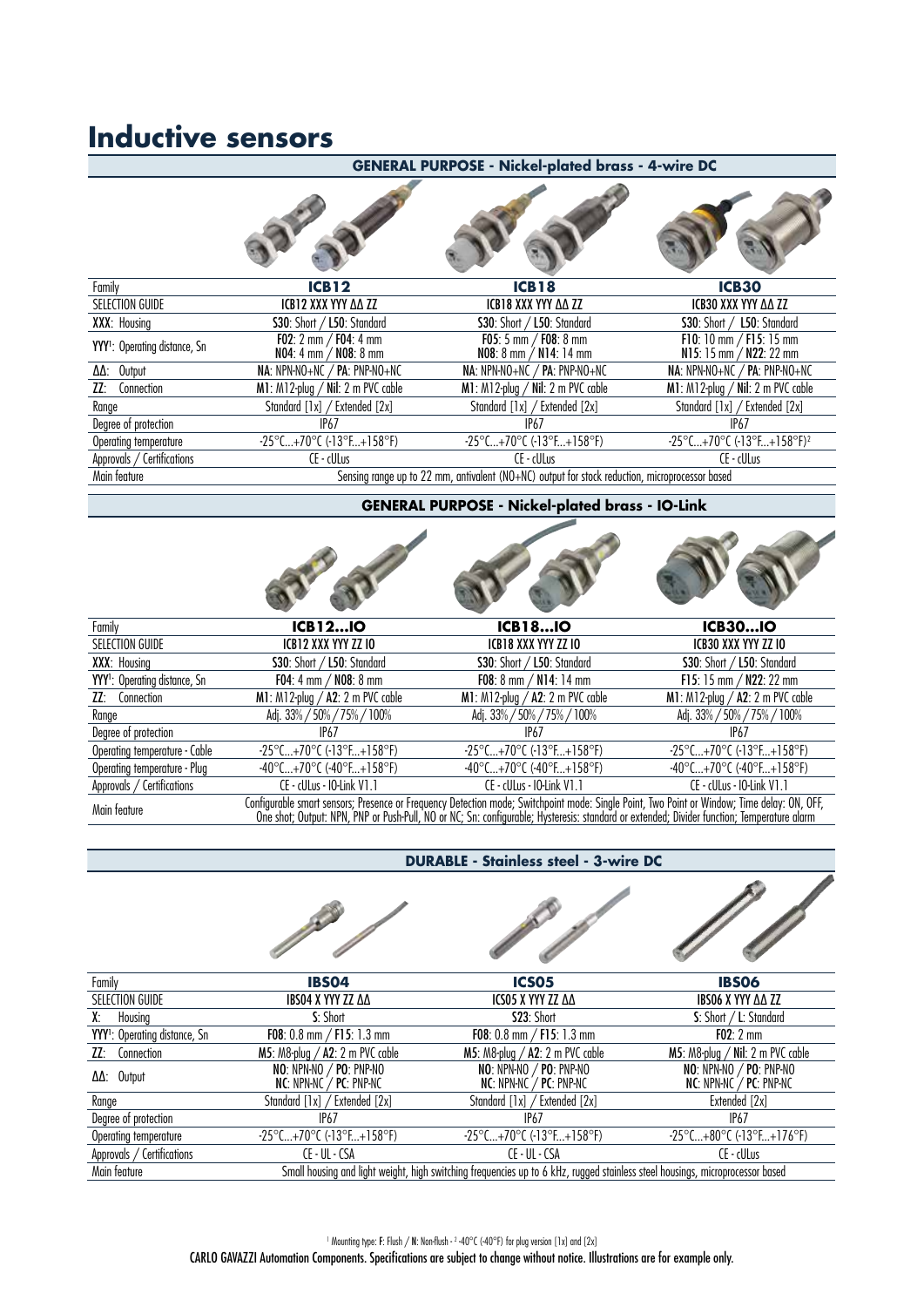# **Inductive sensors**

|                                           |                                                                         | <b>DURABLE - Stainless steel - IO-Link</b>                                                                                                                                                                                                                                                |                                                                         |
|-------------------------------------------|-------------------------------------------------------------------------|-------------------------------------------------------------------------------------------------------------------------------------------------------------------------------------------------------------------------------------------------------------------------------------------|-------------------------------------------------------------------------|
|                                           |                                                                         |                                                                                                                                                                                                                                                                                           |                                                                         |
| Family                                    | <b>IBS04IO</b>                                                          | <b>ICS05IO</b>                                                                                                                                                                                                                                                                            | <b>ICS08IO</b>                                                          |
| <b>SELECTION GUIDE</b>                    | <b>IBS04 XXX YYY ZZ 10</b>                                              | ICSO5 XXX YYY ZZ IO                                                                                                                                                                                                                                                                       | ICSO8 XXX YYY ZZ IO                                                     |
| XXX: Housing                              | S: Short                                                                | S23: Short                                                                                                                                                                                                                                                                                | S30: Short / L45: Standard                                              |
| YYY <sup>1</sup> : Operating distance, Sn | $F15: 1.3 \text{ mm}$                                                   | $F15: 1.3 \text{ mm}$                                                                                                                                                                                                                                                                     | <b>F20</b> : 2 mm $/$ N40: 4 mm                                         |
| <b>ZZ:</b> Connection                     | <b>M5</b> : M8-plug $\angle$ A2: 2 m PVC cable                          | M5: $M8$ -plug / A2: 2 m PVC cable                                                                                                                                                                                                                                                        | M5: $M8$ -plug / A2: 2 m PVC cable                                      |
| Range                                     | Adj. 62% / 100% mm                                                      | Adj. 62% / 100% mm                                                                                                                                                                                                                                                                        | Adj. 50% / 100%                                                         |
| Degree of protection                      | IP67                                                                    | IP67                                                                                                                                                                                                                                                                                      | IP67                                                                    |
| Operating temperature                     | $-25^{\circ}$ C  +70 $^{\circ}$ C ( $-13^{\circ}$ C  +158 $^{\circ}$ F) | $-25^{\circ}$ C  +70 $^{\circ}$ C ( $-13^{\circ}$ C  +158 $^{\circ}$ F)                                                                                                                                                                                                                   | $-25^{\circ}$ C  +80 $^{\circ}$ C ( $-13^{\circ}$ F  +176 $^{\circ}$ F) |
| Approvals / Certifications                | CE - UL - CSA - IO-Link V1.1                                            | CE - UL - CSA - IO-Link V1.1                                                                                                                                                                                                                                                              | CE - UL - CSA - IO-Link V1.1                                            |
| Main feature                              |                                                                         | Configurable smart sensors; Presence or Frequency Detection mode; Switchpoint mode: Single Point, Two Point or Window; Time delay: ON, OFF,<br>One shot; Output: NPN, PNP or Push-Pull, NO or NC; Sn: configurable; Hysteresis: standard or extended; Divider function; Temperature alarm |                                                                         |
|                                           |                                                                         |                                                                                                                                                                                                                                                                                           |                                                                         |

#### **DURABLE - Stainless steel - 3-wire and 4-wire DC**

|                                           | <b>STATISTICS</b>                                                                      |                                                                                 |                                                                     |
|-------------------------------------------|----------------------------------------------------------------------------------------|---------------------------------------------------------------------------------|---------------------------------------------------------------------|
| Family                                    | ICSO <sub>8</sub>                                                                      | <b>ICS08M1</b>                                                                  | ICSO <sub>8</sub>                                                   |
| SELECTION GUIDE                           | ICSO8 XXX YYY AA ZZ                                                                    | ICSO8 XXX YYY AA ZZ                                                             | ICSO8 XXX YYY AA ZZ                                                 |
| XXX: Housing                              | S30: Short / L45: Standard                                                             | S30: Short                                                                      | S30: Short / L45: Standard                                          |
| YYY <sup>1</sup> : Operating distance, Sn | <b>FO1</b> : 1 mm / <b>FO2</b> : 2 mm<br>$N02: 2 \, \text{mm}$ / $N04: 4 \, \text{mm}$ | F15: 1.5 mm / N25: 2.5 mm                                                       | F02: $2 \text{ mm} / \text{NO4: 4 mm}$                              |
| $\Delta\Delta$ : Output                   | NO: NPN-NO / PO: PNP-NO<br>NC: NPN-NC $\acute{}/$ PC: PNP-NC                           | $PO: PNP-NO$                                                                    | NA: NPN-NO+NC / PA: PNP-NO+NC                                       |
| <b>ZZ:</b> Connection                     | M5: $M8$ -plug / Nil: 2 m PVC cable                                                    | $MI: M12$ -plug                                                                 | M5: $M8$ -plug / Nil: 2 m PVC cable                                 |
| Range                                     | Standard [1x] / Extended [2x]                                                          | Standard [1x] / Extended [2x]                                                   | Standard [1x] / Extended [2x]                                       |
| Degree of protection                      | <b>IP67</b>                                                                            | <b>IP67</b>                                                                     | IP67                                                                |
| Operating temperature                     | $-25^{\circ}$ C+80 $^{\circ}$ C ( $-13^{\circ}$ F+176 $^{\circ}$ F)                    | $-25^{\circ}$ C+80 $^{\circ}$ C (-13 $^{\circ}$ F+176 $^{\circ}$ F)             | $-25^{\circ}$ C+80 $^{\circ}$ C ( $-13^{\circ}$ F+176 $^{\circ}$ F) |
| Approvals / Certifications                | CE - cULus                                                                             | $CE - cULus$                                                                    | CE - cULus                                                          |
| Main feature                              |                                                                                        | Sensing range up to 4 mm, rugged stainless steel housings, microprocessor based |                                                                     |

**DURABLE - Stainless steel - 2-wire AC and 3-wire DC**



| 3-wire: NPO: NPN-NO / PPO: PNP-NO/      | 3-wire: NPO: NPN-NO / PPO: PNP-NO/                                                                | 3-wire: NPO <sup>3</sup> NPN-NO / PPO: PNP-NO/                           |
|-----------------------------------------|---------------------------------------------------------------------------------------------------|--------------------------------------------------------------------------|
| $NPC2: NPN-NC / PPC: PNP-NC$            | $NPC: NPN-NC$ / PPC: PNP-NC                                                                       | $NPC4: NPN-NC / PPC4: PNP-NC$                                            |
| <b>SS:</b> Short (only for DC versions) | SS: Short                                                                                         | SS: Short                                                                |
| <b>SL:</b> Standard                     | <b>SL:</b> Standard                                                                               | <b>SL:</b> Standard                                                      |
|                                         | <b>2-wire: -6</b> <sup>5</sup> : M12-plug / Nil: 2 m PVC cable                                    | 2-wire: $-6$ <sup>6</sup> : M12-plug / Nil: 2 m PVC cable                |
|                                         |                                                                                                   | <b>3-wire: -1:</b> $M12$ -plug $\overline{\smash{7}}$ Nil: 2 m PVC cable |
| Standard [1x]                           | Standard [1x]                                                                                     | Standard [1x]                                                            |
| IP67                                    | <b>IP67</b>                                                                                       | <b>IP67</b>                                                              |
| $-25^{\circ}$ C+70°C (-13°F+158°F)      | $-25^{\circ}$ C+70 $^{\circ}$ C ( $-13^{\circ}$ F+158 $^{\circ}$ F)                               | $-25^{\circ}$ C+70 $^{\circ}$ C (-13 $^{\circ}$ E+158 $^{\circ}$ F)      |
| CE - UL - CSA                           | CE - UL - CSA                                                                                     | CE - UL - CSA                                                            |
|                                         | 2-wire: -6: M12-plug / Nil: 2 m PVC cable<br><b>3-wire -1:</b> $M12$ -plug $/$ Nil: 2 m PVC cable | <b>3-wire: -1:</b> $M12$ -plug $/$ Nil: 2 m PVC cable                    |

Mounting type: F: Flush / N: Non-flush - <sup>2</sup> Available with **SS** version only - <sup>3</sup> Availabe with E13010NPOSS, E13010NPOSS, E13015NPOSS-1, E13015NPOSL - 4 Available with cable version only -<br><sup>5</sup> Availabe with E11805TBOSS,

CARLO GAVAZZI Automation Components. Specifications are subject to change without notice. Illustrations are for example only.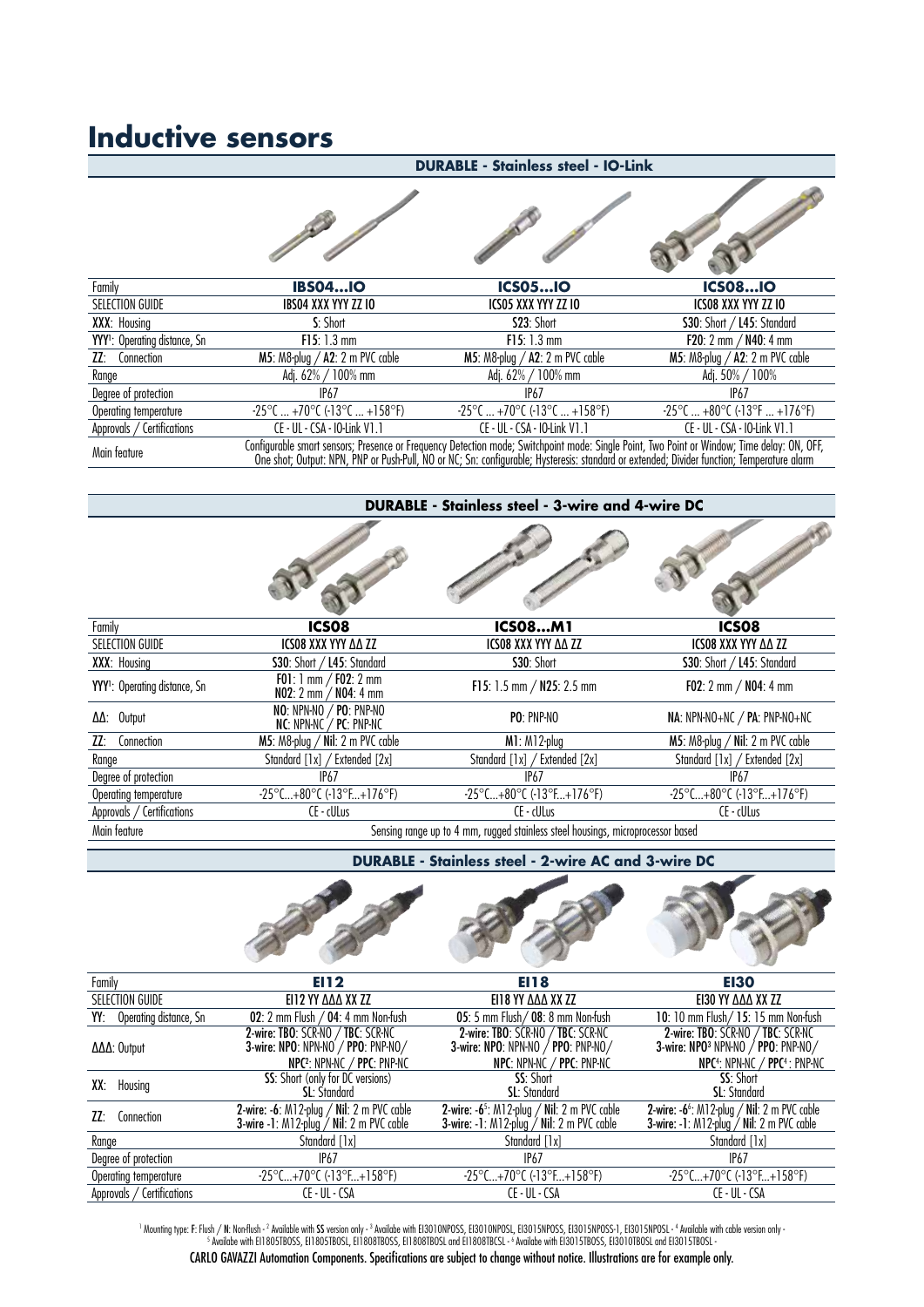

# **Inductive sensors**

| DIRECT CURRENT - Stainless steel and Nickel-plated brass - 2-wire DC |                                                                     |                                                                     |                                                                             |                                                                     |  |  |  |  |  |  |
|----------------------------------------------------------------------|---------------------------------------------------------------------|---------------------------------------------------------------------|-----------------------------------------------------------------------------|---------------------------------------------------------------------|--|--|--|--|--|--|
|                                                                      |                                                                     |                                                                     |                                                                             |                                                                     |  |  |  |  |  |  |
| Family                                                               | <b>IA08</b>                                                         | <b>IA12</b>                                                         | <b>IA18</b>                                                                 | <b>IA30</b>                                                         |  |  |  |  |  |  |
| SELECTION GUIDE                                                      | IA08 XX YYY AA ZZ                                                   | IA12 XX YYY AA ZZ                                                   | <b>IA18 XX YYY AA ZZ</b>                                                    | IA30 XX YYY AA ZZ                                                   |  |  |  |  |  |  |
| Housing<br>XX:                                                       | Stainless steel - Short<br><b>BS:</b> with cable                    | Nickel-plated brass - Short<br>DS: with cable $/$ AS: with plug     | Nickel-plated brass - Short<br><b>DS:</b> with cable $\angle$ AS: with plug | Nickel-plated brass - Short<br>DS: with cable $/$ AS: with plug     |  |  |  |  |  |  |
| YYY <sup>1</sup> : Operating distance, Sn                            | <b>F02:</b> 2 mm $/$ N04: 4 mm                                      | <b>F04:</b> 4 mm $/$ N08: 8 mm                                      | F08: $8 \text{ mm} / \text{N14}$ : 14 mm                                    | F15: 15 mm / N22: 22 mm                                             |  |  |  |  |  |  |
| Output<br>ΔΔ:                                                        | DO: $NO / DC: NC$                                                   | DO: $NO / DC: NC$                                                   | DO: $NO / DC: NC$                                                           | DO: $NO / DC: NC$                                                   |  |  |  |  |  |  |
| Connection<br>ZZ:                                                    | Nil: 2 m PVC cable                                                  | M1: $M12$ -plug / Nil: 2 m PVC cable                                | M1: $M12$ -plug / Nil: 2 m PVC cable                                        | M1: $M12$ -plug / Nil: 2 m PVC cable                                |  |  |  |  |  |  |
| Range                                                                | Extended [2x]                                                       | Extended [2x]                                                       | Extended [2x]                                                               | Extended [2x]                                                       |  |  |  |  |  |  |
| Degree of protection                                                 | IP67                                                                | IP67                                                                | <b>IP67</b>                                                                 | IP67                                                                |  |  |  |  |  |  |
| Operating temperature                                                | $-25^{\circ}$ C+70 $^{\circ}$ C ( $-13^{\circ}$ F+158 $^{\circ}$ F) | $-25^{\circ}$ C+70 $^{\circ}$ C ( $-13^{\circ}$ F+158 $^{\circ}$ F) | $-25^{\circ}$ C+70 $^{\circ}$ C ( $-13^{\circ}$ F+158 $^{\circ}$ F)         | $-25^{\circ}$ C+70 $^{\circ}$ C (-13 $^{\circ}$ F+158 $^{\circ}$ F) |  |  |  |  |  |  |
| Approvals / Certifications                                           | CE - CSA                                                            | $CE - UL - CSA$                                                     | CE - UL - CSA                                                               | CE - UL - CSA                                                       |  |  |  |  |  |  |



| <b>EIO8</b>                                                         | <b>IA12</b>                                                         | <b>IA18</b>                                                         | <b>IA30</b>                                            |
|---------------------------------------------------------------------|---------------------------------------------------------------------|---------------------------------------------------------------------|--------------------------------------------------------|
| ΕΙ ΧΧ ΥΥΥ ΔΔ ΖΖ                                                     | IA12 XX YYY AA ZZ                                                   | IA18 XX YYY AA ZZ                                                   | IA30 XX YYY AA ZZ                                      |
| 08: M8 Short                                                        | <b>ES:</b> Short<br><b>EL:</b> Standard                             | <b>ES: Short</b><br><b>EL:</b> Standard                             | <b>ES:</b> Short<br><b>EL:</b> Standard                |
| $01:1$ mm Flush /<br>$02:2$ mm Non-flush                            | <b>F02:</b> 2 mm $/$ N04: 4 mm                                      | F05: 5 mm $/$ N08: 8 mm                                             | F10: 10 mm $/$ N15: 15 mm                              |
| NA: NAMUR DIN 19324                                                 | <b>UC: NAMUR EN 50 227</b>                                          | <b>UC: NAMUR EN 50 227</b>                                          | <b>UC: NAMUR EN 50 227</b>                             |
| CS: 2 m PVC cable                                                   | $M1: M12$ -plug / Nil: 2 m PVC cable                                | M1: $M12$ -plug / Nil: 2 m PVC cable                                | M1: $M12$ -plug / Nil: 2 m PVC cable                   |
| Standard [1x]                                                       | Standard [1x]                                                       | Standard [1x]                                                       | Standard [1x]                                          |
| <b>IP67</b>                                                         | <b>IP67</b>                                                         | <b>IP67</b>                                                         | <b>IP67</b>                                            |
| $-25^{\circ}$ C+70 $^{\circ}$ C ( $-13^{\circ}$ F+158 $^{\circ}$ F) | $-25^{\circ}$ C+70 $^{\circ}$ C ( $-13^{\circ}$ F+158 $^{\circ}$ F) | $-25^{\circ}$ C+70 $^{\circ}$ C (-13 $^{\circ}$ F+158 $^{\circ}$ F) | $-25^{\circ}$ C+70 $^{\circ}$ C (-13+158 $^{\circ}$ F) |
| CE - UL - CSA                                                       | CE - UL - CSA                                                       | CE - UL - CSA                                                       | CE - UL - CSA                                          |
|                                                                     |                                                                     |                                                                     |                                                        |

|                                | <b>RECTANGULAR - Plastic - 4-wire DC and 2-wire AC</b>              |                                                                                                                                                      |  |
|--------------------------------|---------------------------------------------------------------------|------------------------------------------------------------------------------------------------------------------------------------------------------|--|
|                                | 温仙<br>$0.44 - 10$                                                   |                                                                                                                                                      |  |
| Family                         | <b>EI55</b>                                                         | <b>IC40</b>                                                                                                                                          |  |
| <b>SELECTION GUIDE</b>         | <b>EI55 YY AAA X ZZ</b>                                             | IC40 XXX YY AA ZZ                                                                                                                                    |  |
| XXX: Housing                   | P: Polycarbonate                                                    | <b>CNN: Thermoplastic polyester</b>                                                                                                                  |  |
| Operating distance, Sn<br>YY:  | 10: 10 mm Flush / 15: 15 mm Non-flush                               | 30: 30 mm Non-flush                                                                                                                                  |  |
| $\Delta\Delta\Delta$ 1: Output | NPA: NPN-NO+NC<br><b>PPA: PNP-NO+NC</b>                             | $NA: NPN - NO + NC$<br>$PA: PNP - NO + NC$<br>CO: MOSFET AC/DC - NO -<br><b>CC:</b> MOSFET AĆ/DC - NC<br><b>TA:</b> MOSFET AC $\cdot$ NO $\prime$ NC |  |
| ZL<br>Connection               | $-I$ : M12-plug<br>Nil: 2 m PVC cable                               | T1: M20x1.5 cable gland                                                                                                                              |  |
| Range                          | Standard [1x]                                                       | Standard [1x]                                                                                                                                        |  |
| Degree of protection           | <b>IP67</b>                                                         | IP67                                                                                                                                                 |  |
| Operating temperature          | $-25^{\circ}$ C+70 $^{\circ}$ C ( $-13^{\circ}$ F+158 $^{\circ}$ F) | -25°C+70°C (-13°F+158°F)                                                                                                                             |  |
| Approvals / Certifications     | CE - UL - CSA                                                       | СE                                                                                                                                                   |  |

1 Mounting type: F: Flush / N: Non-flush